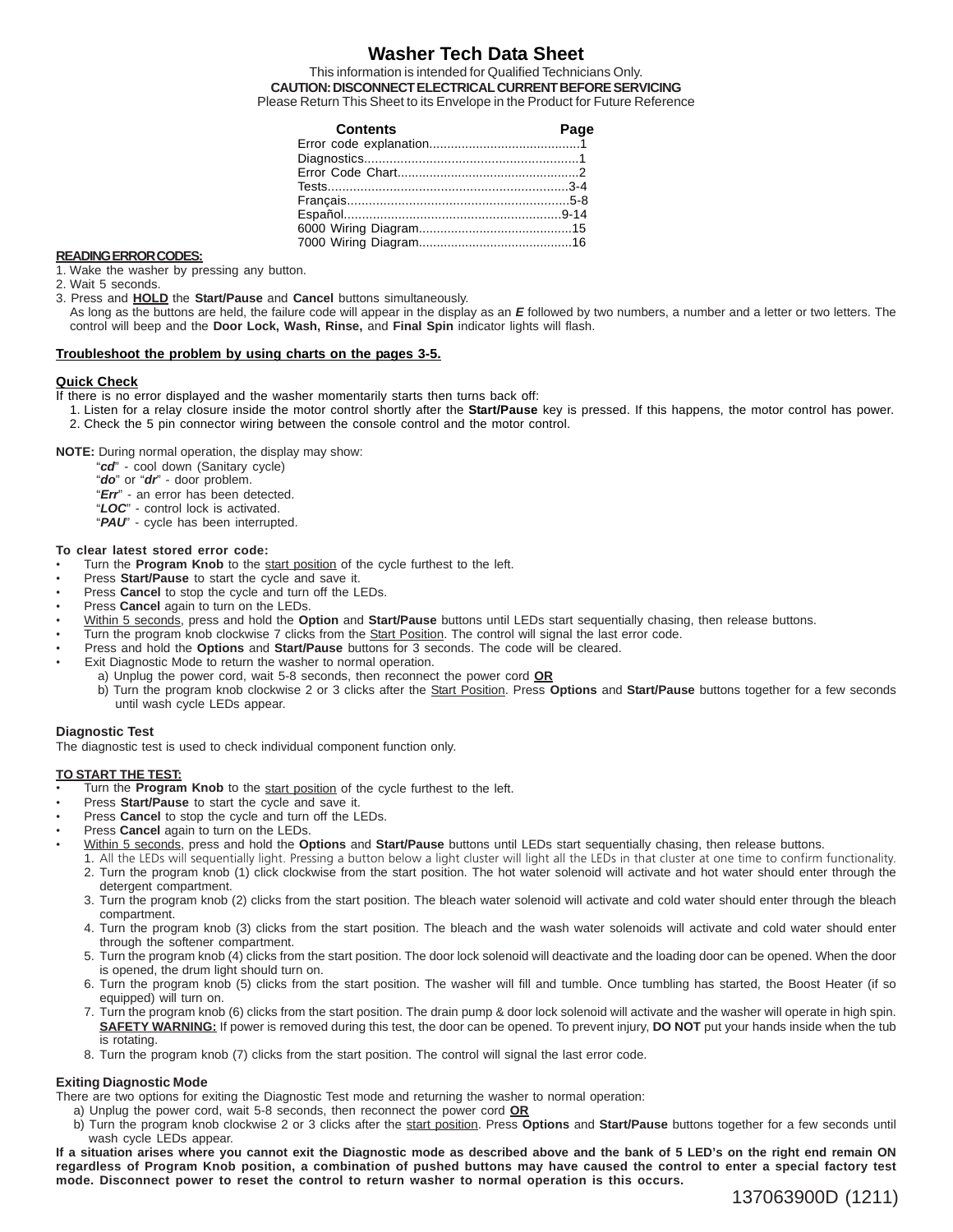| <b>Error</b><br>code<br><b>Fault condition</b><br><b>Check</b><br>E11<br>Fill time too long.<br>Refer to test (1).<br>E13<br>Water leak in tub or air leak in air bell.<br>Refer to test $(2)$ .<br>E21<br>Water not pumping out fast enough.<br>Refer to test (3).<br>Drain pump relay on control board failed, wire off pump or pump<br>Replace console control board, wire or<br>E23<br>defective.<br>pump.<br>Replace console control board.<br>E24<br>Drain pump relay on control board failed.<br>E31<br>Pressure sensor not communicating with control board.<br>Refer to test (4).<br>E35<br>Pressure sensor indicates water overfill.<br>Refer to test (5).<br>E36<br>Replace console control board<br>Console control board problem.<br>E38<br>Air chamber clogged or pressure sensor defective.<br>Check air chamber, rpl press. sensor.<br>E41<br>Control board thinks the door switch is open.<br>Refer to test (6).<br>E43<br>Console control board thinks the door locking device has failed.<br>Refer to test (7).<br>E44<br>Replace console control board.<br>Console control board problem.<br>E45<br>Console control board problem.<br>Replace console control board.<br>E46<br>Console control board problem.<br>Replace console control board.<br>E47<br>Console control board thinks the door PTC circuit is open in spin.<br>Refer to test (7).<br>E48<br>Console control board thinks the door PTC circuit is closed.<br>Refer to test (7).<br>E <sub>52</sub><br>Bad signal from tacho generator.<br>Refer to test (8).<br>E56<br>High motor current.<br>Refer to test (9).<br>E <sub>57</sub><br>High current on inverter.<br>Refer to test (9).<br>E58<br>High current on motor phase.<br>Refer to test (9).<br>E59<br>No tacho signal for 3 seconds.<br>Refer to test (10).<br>E <sub>5</sub> A<br>High temperature on heat sink caused by overloading.<br>Test first-if bad-rpl speed control brd.<br>E <sub>5</sub> B<br>High temperature on heat sink.<br>Replace speed control board.<br>E <sub>5</sub> C<br>High temperature on heat sink.<br>Replace speed control board.<br>E <sub>5</sub> D<br>Communication problem.<br>Refer to test (11).<br>E <sub>5</sub> E<br>Communication problem.<br>Refer to test (11).<br>E <sub>5F</sub><br>Communication problem.<br>Refer to test (11).<br>E66<br>Heating element relay failure.<br>Refer to test (14).<br>E67<br>Input voltage on microprocessor incorrect.<br>Refer to test (15).<br>E68<br>Current leakage to ground on heater or fuse opened.<br>Refer to test (14 & 15).<br>E71<br>Wash NTC failure.<br>Refer to test (15).<br>E74<br>Wire off NTC - rpl water valve.<br>Wash temperature does not increase.<br>E75<br>Water temperature sensor circuit.<br>Refer to test (12).<br>E82<br>Console control board problem.<br>Replace console control board.<br>E83<br>Console control board problem.<br>Replace console control board.<br>E91<br>Comunnication error between UI board and console control board<br>Refer to test (16).<br>E93<br>Console control board problem.<br>Replace console control board.<br>E94<br>Console control board problem.<br>Replace console control board.<br>E95<br>Communication error.<br>Replace console control board.<br>E97<br>Console control board problem.<br>Replace console control board.<br>E98<br>Console control board problem.<br>Replace console control board.<br>EB1<br>Incoming power frequency out of limits.<br>Refer to test (13).<br>Check voltage at outlet. If < 130VAC,<br>EB <sub>2</sub><br>Incoming line voltage above 130 VAC.<br>replace the console control board.<br>Check voltage at outlet. If > 90VAC,<br>EB <sub>3</sub><br>Incoming line voltage below 90 VAC.<br>replace the console control board.<br>Replace console control board.<br>EBE<br>Console control board problem.<br>EBF<br>Console control board problem.<br>Replace console control board.<br>EF1<br>Clogged drain pump.<br>Unclog the drain pump.<br>Advise customer to reduce the amount<br>EF <sub>2</sub><br>Too much soap. | <b>Error code chart</b> |  |                         |
|-----------------------------------------------------------------------------------------------------------------------------------------------------------------------------------------------------------------------------------------------------------------------------------------------------------------------------------------------------------------------------------------------------------------------------------------------------------------------------------------------------------------------------------------------------------------------------------------------------------------------------------------------------------------------------------------------------------------------------------------------------------------------------------------------------------------------------------------------------------------------------------------------------------------------------------------------------------------------------------------------------------------------------------------------------------------------------------------------------------------------------------------------------------------------------------------------------------------------------------------------------------------------------------------------------------------------------------------------------------------------------------------------------------------------------------------------------------------------------------------------------------------------------------------------------------------------------------------------------------------------------------------------------------------------------------------------------------------------------------------------------------------------------------------------------------------------------------------------------------------------------------------------------------------------------------------------------------------------------------------------------------------------------------------------------------------------------------------------------------------------------------------------------------------------------------------------------------------------------------------------------------------------------------------------------------------------------------------------------------------------------------------------------------------------------------------------------------------------------------------------------------------------------------------------------------------------------------------------------------------------------------------------------------------------------------------------------------------------------------------------------------------------------------------------------------------------------------------------------------------------------------------------------------------------------------------------------------------------------------------------------------------------------------------------------------------------------------------------------------------------------------------------------------------------------------------------------------------------------------------------------------------------------------------------------------------------------------------------------------------------------------------------------------------------------------------------------------------------------------------------------------------------------------------------------------------------------------------------------------------------------------------------------------------------------------------------------------------------------------------------------------------------------------------------------------------------------------------------------------------------------------------------------------------------------------------------------------------------------------------------------------------------------------------------------------------|-------------------------|--|-------------------------|
|                                                                                                                                                                                                                                                                                                                                                                                                                                                                                                                                                                                                                                                                                                                                                                                                                                                                                                                                                                                                                                                                                                                                                                                                                                                                                                                                                                                                                                                                                                                                                                                                                                                                                                                                                                                                                                                                                                                                                                                                                                                                                                                                                                                                                                                                                                                                                                                                                                                                                                                                                                                                                                                                                                                                                                                                                                                                                                                                                                                                                                                                                                                                                                                                                                                                                                                                                                                                                                                                                                                                                                                                                                                                                                                                                                                                                                                                                                                                                                                                                                                                 |                         |  |                         |
|                                                                                                                                                                                                                                                                                                                                                                                                                                                                                                                                                                                                                                                                                                                                                                                                                                                                                                                                                                                                                                                                                                                                                                                                                                                                                                                                                                                                                                                                                                                                                                                                                                                                                                                                                                                                                                                                                                                                                                                                                                                                                                                                                                                                                                                                                                                                                                                                                                                                                                                                                                                                                                                                                                                                                                                                                                                                                                                                                                                                                                                                                                                                                                                                                                                                                                                                                                                                                                                                                                                                                                                                                                                                                                                                                                                                                                                                                                                                                                                                                                                                 |                         |  |                         |
|                                                                                                                                                                                                                                                                                                                                                                                                                                                                                                                                                                                                                                                                                                                                                                                                                                                                                                                                                                                                                                                                                                                                                                                                                                                                                                                                                                                                                                                                                                                                                                                                                                                                                                                                                                                                                                                                                                                                                                                                                                                                                                                                                                                                                                                                                                                                                                                                                                                                                                                                                                                                                                                                                                                                                                                                                                                                                                                                                                                                                                                                                                                                                                                                                                                                                                                                                                                                                                                                                                                                                                                                                                                                                                                                                                                                                                                                                                                                                                                                                                                                 |                         |  |                         |
|                                                                                                                                                                                                                                                                                                                                                                                                                                                                                                                                                                                                                                                                                                                                                                                                                                                                                                                                                                                                                                                                                                                                                                                                                                                                                                                                                                                                                                                                                                                                                                                                                                                                                                                                                                                                                                                                                                                                                                                                                                                                                                                                                                                                                                                                                                                                                                                                                                                                                                                                                                                                                                                                                                                                                                                                                                                                                                                                                                                                                                                                                                                                                                                                                                                                                                                                                                                                                                                                                                                                                                                                                                                                                                                                                                                                                                                                                                                                                                                                                                                                 |                         |  |                         |
|                                                                                                                                                                                                                                                                                                                                                                                                                                                                                                                                                                                                                                                                                                                                                                                                                                                                                                                                                                                                                                                                                                                                                                                                                                                                                                                                                                                                                                                                                                                                                                                                                                                                                                                                                                                                                                                                                                                                                                                                                                                                                                                                                                                                                                                                                                                                                                                                                                                                                                                                                                                                                                                                                                                                                                                                                                                                                                                                                                                                                                                                                                                                                                                                                                                                                                                                                                                                                                                                                                                                                                                                                                                                                                                                                                                                                                                                                                                                                                                                                                                                 |                         |  |                         |
|                                                                                                                                                                                                                                                                                                                                                                                                                                                                                                                                                                                                                                                                                                                                                                                                                                                                                                                                                                                                                                                                                                                                                                                                                                                                                                                                                                                                                                                                                                                                                                                                                                                                                                                                                                                                                                                                                                                                                                                                                                                                                                                                                                                                                                                                                                                                                                                                                                                                                                                                                                                                                                                                                                                                                                                                                                                                                                                                                                                                                                                                                                                                                                                                                                                                                                                                                                                                                                                                                                                                                                                                                                                                                                                                                                                                                                                                                                                                                                                                                                                                 |                         |  |                         |
|                                                                                                                                                                                                                                                                                                                                                                                                                                                                                                                                                                                                                                                                                                                                                                                                                                                                                                                                                                                                                                                                                                                                                                                                                                                                                                                                                                                                                                                                                                                                                                                                                                                                                                                                                                                                                                                                                                                                                                                                                                                                                                                                                                                                                                                                                                                                                                                                                                                                                                                                                                                                                                                                                                                                                                                                                                                                                                                                                                                                                                                                                                                                                                                                                                                                                                                                                                                                                                                                                                                                                                                                                                                                                                                                                                                                                                                                                                                                                                                                                                                                 |                         |  |                         |
|                                                                                                                                                                                                                                                                                                                                                                                                                                                                                                                                                                                                                                                                                                                                                                                                                                                                                                                                                                                                                                                                                                                                                                                                                                                                                                                                                                                                                                                                                                                                                                                                                                                                                                                                                                                                                                                                                                                                                                                                                                                                                                                                                                                                                                                                                                                                                                                                                                                                                                                                                                                                                                                                                                                                                                                                                                                                                                                                                                                                                                                                                                                                                                                                                                                                                                                                                                                                                                                                                                                                                                                                                                                                                                                                                                                                                                                                                                                                                                                                                                                                 |                         |  |                         |
|                                                                                                                                                                                                                                                                                                                                                                                                                                                                                                                                                                                                                                                                                                                                                                                                                                                                                                                                                                                                                                                                                                                                                                                                                                                                                                                                                                                                                                                                                                                                                                                                                                                                                                                                                                                                                                                                                                                                                                                                                                                                                                                                                                                                                                                                                                                                                                                                                                                                                                                                                                                                                                                                                                                                                                                                                                                                                                                                                                                                                                                                                                                                                                                                                                                                                                                                                                                                                                                                                                                                                                                                                                                                                                                                                                                                                                                                                                                                                                                                                                                                 |                         |  |                         |
|                                                                                                                                                                                                                                                                                                                                                                                                                                                                                                                                                                                                                                                                                                                                                                                                                                                                                                                                                                                                                                                                                                                                                                                                                                                                                                                                                                                                                                                                                                                                                                                                                                                                                                                                                                                                                                                                                                                                                                                                                                                                                                                                                                                                                                                                                                                                                                                                                                                                                                                                                                                                                                                                                                                                                                                                                                                                                                                                                                                                                                                                                                                                                                                                                                                                                                                                                                                                                                                                                                                                                                                                                                                                                                                                                                                                                                                                                                                                                                                                                                                                 |                         |  |                         |
|                                                                                                                                                                                                                                                                                                                                                                                                                                                                                                                                                                                                                                                                                                                                                                                                                                                                                                                                                                                                                                                                                                                                                                                                                                                                                                                                                                                                                                                                                                                                                                                                                                                                                                                                                                                                                                                                                                                                                                                                                                                                                                                                                                                                                                                                                                                                                                                                                                                                                                                                                                                                                                                                                                                                                                                                                                                                                                                                                                                                                                                                                                                                                                                                                                                                                                                                                                                                                                                                                                                                                                                                                                                                                                                                                                                                                                                                                                                                                                                                                                                                 |                         |  |                         |
|                                                                                                                                                                                                                                                                                                                                                                                                                                                                                                                                                                                                                                                                                                                                                                                                                                                                                                                                                                                                                                                                                                                                                                                                                                                                                                                                                                                                                                                                                                                                                                                                                                                                                                                                                                                                                                                                                                                                                                                                                                                                                                                                                                                                                                                                                                                                                                                                                                                                                                                                                                                                                                                                                                                                                                                                                                                                                                                                                                                                                                                                                                                                                                                                                                                                                                                                                                                                                                                                                                                                                                                                                                                                                                                                                                                                                                                                                                                                                                                                                                                                 |                         |  |                         |
|                                                                                                                                                                                                                                                                                                                                                                                                                                                                                                                                                                                                                                                                                                                                                                                                                                                                                                                                                                                                                                                                                                                                                                                                                                                                                                                                                                                                                                                                                                                                                                                                                                                                                                                                                                                                                                                                                                                                                                                                                                                                                                                                                                                                                                                                                                                                                                                                                                                                                                                                                                                                                                                                                                                                                                                                                                                                                                                                                                                                                                                                                                                                                                                                                                                                                                                                                                                                                                                                                                                                                                                                                                                                                                                                                                                                                                                                                                                                                                                                                                                                 |                         |  |                         |
|                                                                                                                                                                                                                                                                                                                                                                                                                                                                                                                                                                                                                                                                                                                                                                                                                                                                                                                                                                                                                                                                                                                                                                                                                                                                                                                                                                                                                                                                                                                                                                                                                                                                                                                                                                                                                                                                                                                                                                                                                                                                                                                                                                                                                                                                                                                                                                                                                                                                                                                                                                                                                                                                                                                                                                                                                                                                                                                                                                                                                                                                                                                                                                                                                                                                                                                                                                                                                                                                                                                                                                                                                                                                                                                                                                                                                                                                                                                                                                                                                                                                 |                         |  |                         |
|                                                                                                                                                                                                                                                                                                                                                                                                                                                                                                                                                                                                                                                                                                                                                                                                                                                                                                                                                                                                                                                                                                                                                                                                                                                                                                                                                                                                                                                                                                                                                                                                                                                                                                                                                                                                                                                                                                                                                                                                                                                                                                                                                                                                                                                                                                                                                                                                                                                                                                                                                                                                                                                                                                                                                                                                                                                                                                                                                                                                                                                                                                                                                                                                                                                                                                                                                                                                                                                                                                                                                                                                                                                                                                                                                                                                                                                                                                                                                                                                                                                                 |                         |  |                         |
|                                                                                                                                                                                                                                                                                                                                                                                                                                                                                                                                                                                                                                                                                                                                                                                                                                                                                                                                                                                                                                                                                                                                                                                                                                                                                                                                                                                                                                                                                                                                                                                                                                                                                                                                                                                                                                                                                                                                                                                                                                                                                                                                                                                                                                                                                                                                                                                                                                                                                                                                                                                                                                                                                                                                                                                                                                                                                                                                                                                                                                                                                                                                                                                                                                                                                                                                                                                                                                                                                                                                                                                                                                                                                                                                                                                                                                                                                                                                                                                                                                                                 |                         |  |                         |
|                                                                                                                                                                                                                                                                                                                                                                                                                                                                                                                                                                                                                                                                                                                                                                                                                                                                                                                                                                                                                                                                                                                                                                                                                                                                                                                                                                                                                                                                                                                                                                                                                                                                                                                                                                                                                                                                                                                                                                                                                                                                                                                                                                                                                                                                                                                                                                                                                                                                                                                                                                                                                                                                                                                                                                                                                                                                                                                                                                                                                                                                                                                                                                                                                                                                                                                                                                                                                                                                                                                                                                                                                                                                                                                                                                                                                                                                                                                                                                                                                                                                 |                         |  |                         |
|                                                                                                                                                                                                                                                                                                                                                                                                                                                                                                                                                                                                                                                                                                                                                                                                                                                                                                                                                                                                                                                                                                                                                                                                                                                                                                                                                                                                                                                                                                                                                                                                                                                                                                                                                                                                                                                                                                                                                                                                                                                                                                                                                                                                                                                                                                                                                                                                                                                                                                                                                                                                                                                                                                                                                                                                                                                                                                                                                                                                                                                                                                                                                                                                                                                                                                                                                                                                                                                                                                                                                                                                                                                                                                                                                                                                                                                                                                                                                                                                                                                                 |                         |  |                         |
|                                                                                                                                                                                                                                                                                                                                                                                                                                                                                                                                                                                                                                                                                                                                                                                                                                                                                                                                                                                                                                                                                                                                                                                                                                                                                                                                                                                                                                                                                                                                                                                                                                                                                                                                                                                                                                                                                                                                                                                                                                                                                                                                                                                                                                                                                                                                                                                                                                                                                                                                                                                                                                                                                                                                                                                                                                                                                                                                                                                                                                                                                                                                                                                                                                                                                                                                                                                                                                                                                                                                                                                                                                                                                                                                                                                                                                                                                                                                                                                                                                                                 |                         |  |                         |
|                                                                                                                                                                                                                                                                                                                                                                                                                                                                                                                                                                                                                                                                                                                                                                                                                                                                                                                                                                                                                                                                                                                                                                                                                                                                                                                                                                                                                                                                                                                                                                                                                                                                                                                                                                                                                                                                                                                                                                                                                                                                                                                                                                                                                                                                                                                                                                                                                                                                                                                                                                                                                                                                                                                                                                                                                                                                                                                                                                                                                                                                                                                                                                                                                                                                                                                                                                                                                                                                                                                                                                                                                                                                                                                                                                                                                                                                                                                                                                                                                                                                 |                         |  |                         |
|                                                                                                                                                                                                                                                                                                                                                                                                                                                                                                                                                                                                                                                                                                                                                                                                                                                                                                                                                                                                                                                                                                                                                                                                                                                                                                                                                                                                                                                                                                                                                                                                                                                                                                                                                                                                                                                                                                                                                                                                                                                                                                                                                                                                                                                                                                                                                                                                                                                                                                                                                                                                                                                                                                                                                                                                                                                                                                                                                                                                                                                                                                                                                                                                                                                                                                                                                                                                                                                                                                                                                                                                                                                                                                                                                                                                                                                                                                                                                                                                                                                                 |                         |  |                         |
|                                                                                                                                                                                                                                                                                                                                                                                                                                                                                                                                                                                                                                                                                                                                                                                                                                                                                                                                                                                                                                                                                                                                                                                                                                                                                                                                                                                                                                                                                                                                                                                                                                                                                                                                                                                                                                                                                                                                                                                                                                                                                                                                                                                                                                                                                                                                                                                                                                                                                                                                                                                                                                                                                                                                                                                                                                                                                                                                                                                                                                                                                                                                                                                                                                                                                                                                                                                                                                                                                                                                                                                                                                                                                                                                                                                                                                                                                                                                                                                                                                                                 |                         |  |                         |
|                                                                                                                                                                                                                                                                                                                                                                                                                                                                                                                                                                                                                                                                                                                                                                                                                                                                                                                                                                                                                                                                                                                                                                                                                                                                                                                                                                                                                                                                                                                                                                                                                                                                                                                                                                                                                                                                                                                                                                                                                                                                                                                                                                                                                                                                                                                                                                                                                                                                                                                                                                                                                                                                                                                                                                                                                                                                                                                                                                                                                                                                                                                                                                                                                                                                                                                                                                                                                                                                                                                                                                                                                                                                                                                                                                                                                                                                                                                                                                                                                                                                 |                         |  |                         |
|                                                                                                                                                                                                                                                                                                                                                                                                                                                                                                                                                                                                                                                                                                                                                                                                                                                                                                                                                                                                                                                                                                                                                                                                                                                                                                                                                                                                                                                                                                                                                                                                                                                                                                                                                                                                                                                                                                                                                                                                                                                                                                                                                                                                                                                                                                                                                                                                                                                                                                                                                                                                                                                                                                                                                                                                                                                                                                                                                                                                                                                                                                                                                                                                                                                                                                                                                                                                                                                                                                                                                                                                                                                                                                                                                                                                                                                                                                                                                                                                                                                                 |                         |  |                         |
|                                                                                                                                                                                                                                                                                                                                                                                                                                                                                                                                                                                                                                                                                                                                                                                                                                                                                                                                                                                                                                                                                                                                                                                                                                                                                                                                                                                                                                                                                                                                                                                                                                                                                                                                                                                                                                                                                                                                                                                                                                                                                                                                                                                                                                                                                                                                                                                                                                                                                                                                                                                                                                                                                                                                                                                                                                                                                                                                                                                                                                                                                                                                                                                                                                                                                                                                                                                                                                                                                                                                                                                                                                                                                                                                                                                                                                                                                                                                                                                                                                                                 |                         |  |                         |
|                                                                                                                                                                                                                                                                                                                                                                                                                                                                                                                                                                                                                                                                                                                                                                                                                                                                                                                                                                                                                                                                                                                                                                                                                                                                                                                                                                                                                                                                                                                                                                                                                                                                                                                                                                                                                                                                                                                                                                                                                                                                                                                                                                                                                                                                                                                                                                                                                                                                                                                                                                                                                                                                                                                                                                                                                                                                                                                                                                                                                                                                                                                                                                                                                                                                                                                                                                                                                                                                                                                                                                                                                                                                                                                                                                                                                                                                                                                                                                                                                                                                 |                         |  |                         |
|                                                                                                                                                                                                                                                                                                                                                                                                                                                                                                                                                                                                                                                                                                                                                                                                                                                                                                                                                                                                                                                                                                                                                                                                                                                                                                                                                                                                                                                                                                                                                                                                                                                                                                                                                                                                                                                                                                                                                                                                                                                                                                                                                                                                                                                                                                                                                                                                                                                                                                                                                                                                                                                                                                                                                                                                                                                                                                                                                                                                                                                                                                                                                                                                                                                                                                                                                                                                                                                                                                                                                                                                                                                                                                                                                                                                                                                                                                                                                                                                                                                                 |                         |  |                         |
|                                                                                                                                                                                                                                                                                                                                                                                                                                                                                                                                                                                                                                                                                                                                                                                                                                                                                                                                                                                                                                                                                                                                                                                                                                                                                                                                                                                                                                                                                                                                                                                                                                                                                                                                                                                                                                                                                                                                                                                                                                                                                                                                                                                                                                                                                                                                                                                                                                                                                                                                                                                                                                                                                                                                                                                                                                                                                                                                                                                                                                                                                                                                                                                                                                                                                                                                                                                                                                                                                                                                                                                                                                                                                                                                                                                                                                                                                                                                                                                                                                                                 |                         |  |                         |
|                                                                                                                                                                                                                                                                                                                                                                                                                                                                                                                                                                                                                                                                                                                                                                                                                                                                                                                                                                                                                                                                                                                                                                                                                                                                                                                                                                                                                                                                                                                                                                                                                                                                                                                                                                                                                                                                                                                                                                                                                                                                                                                                                                                                                                                                                                                                                                                                                                                                                                                                                                                                                                                                                                                                                                                                                                                                                                                                                                                                                                                                                                                                                                                                                                                                                                                                                                                                                                                                                                                                                                                                                                                                                                                                                                                                                                                                                                                                                                                                                                                                 |                         |  |                         |
|                                                                                                                                                                                                                                                                                                                                                                                                                                                                                                                                                                                                                                                                                                                                                                                                                                                                                                                                                                                                                                                                                                                                                                                                                                                                                                                                                                                                                                                                                                                                                                                                                                                                                                                                                                                                                                                                                                                                                                                                                                                                                                                                                                                                                                                                                                                                                                                                                                                                                                                                                                                                                                                                                                                                                                                                                                                                                                                                                                                                                                                                                                                                                                                                                                                                                                                                                                                                                                                                                                                                                                                                                                                                                                                                                                                                                                                                                                                                                                                                                                                                 |                         |  |                         |
|                                                                                                                                                                                                                                                                                                                                                                                                                                                                                                                                                                                                                                                                                                                                                                                                                                                                                                                                                                                                                                                                                                                                                                                                                                                                                                                                                                                                                                                                                                                                                                                                                                                                                                                                                                                                                                                                                                                                                                                                                                                                                                                                                                                                                                                                                                                                                                                                                                                                                                                                                                                                                                                                                                                                                                                                                                                                                                                                                                                                                                                                                                                                                                                                                                                                                                                                                                                                                                                                                                                                                                                                                                                                                                                                                                                                                                                                                                                                                                                                                                                                 |                         |  |                         |
|                                                                                                                                                                                                                                                                                                                                                                                                                                                                                                                                                                                                                                                                                                                                                                                                                                                                                                                                                                                                                                                                                                                                                                                                                                                                                                                                                                                                                                                                                                                                                                                                                                                                                                                                                                                                                                                                                                                                                                                                                                                                                                                                                                                                                                                                                                                                                                                                                                                                                                                                                                                                                                                                                                                                                                                                                                                                                                                                                                                                                                                                                                                                                                                                                                                                                                                                                                                                                                                                                                                                                                                                                                                                                                                                                                                                                                                                                                                                                                                                                                                                 |                         |  |                         |
|                                                                                                                                                                                                                                                                                                                                                                                                                                                                                                                                                                                                                                                                                                                                                                                                                                                                                                                                                                                                                                                                                                                                                                                                                                                                                                                                                                                                                                                                                                                                                                                                                                                                                                                                                                                                                                                                                                                                                                                                                                                                                                                                                                                                                                                                                                                                                                                                                                                                                                                                                                                                                                                                                                                                                                                                                                                                                                                                                                                                                                                                                                                                                                                                                                                                                                                                                                                                                                                                                                                                                                                                                                                                                                                                                                                                                                                                                                                                                                                                                                                                 |                         |  |                         |
|                                                                                                                                                                                                                                                                                                                                                                                                                                                                                                                                                                                                                                                                                                                                                                                                                                                                                                                                                                                                                                                                                                                                                                                                                                                                                                                                                                                                                                                                                                                                                                                                                                                                                                                                                                                                                                                                                                                                                                                                                                                                                                                                                                                                                                                                                                                                                                                                                                                                                                                                                                                                                                                                                                                                                                                                                                                                                                                                                                                                                                                                                                                                                                                                                                                                                                                                                                                                                                                                                                                                                                                                                                                                                                                                                                                                                                                                                                                                                                                                                                                                 |                         |  |                         |
|                                                                                                                                                                                                                                                                                                                                                                                                                                                                                                                                                                                                                                                                                                                                                                                                                                                                                                                                                                                                                                                                                                                                                                                                                                                                                                                                                                                                                                                                                                                                                                                                                                                                                                                                                                                                                                                                                                                                                                                                                                                                                                                                                                                                                                                                                                                                                                                                                                                                                                                                                                                                                                                                                                                                                                                                                                                                                                                                                                                                                                                                                                                                                                                                                                                                                                                                                                                                                                                                                                                                                                                                                                                                                                                                                                                                                                                                                                                                                                                                                                                                 |                         |  |                         |
|                                                                                                                                                                                                                                                                                                                                                                                                                                                                                                                                                                                                                                                                                                                                                                                                                                                                                                                                                                                                                                                                                                                                                                                                                                                                                                                                                                                                                                                                                                                                                                                                                                                                                                                                                                                                                                                                                                                                                                                                                                                                                                                                                                                                                                                                                                                                                                                                                                                                                                                                                                                                                                                                                                                                                                                                                                                                                                                                                                                                                                                                                                                                                                                                                                                                                                                                                                                                                                                                                                                                                                                                                                                                                                                                                                                                                                                                                                                                                                                                                                                                 |                         |  |                         |
|                                                                                                                                                                                                                                                                                                                                                                                                                                                                                                                                                                                                                                                                                                                                                                                                                                                                                                                                                                                                                                                                                                                                                                                                                                                                                                                                                                                                                                                                                                                                                                                                                                                                                                                                                                                                                                                                                                                                                                                                                                                                                                                                                                                                                                                                                                                                                                                                                                                                                                                                                                                                                                                                                                                                                                                                                                                                                                                                                                                                                                                                                                                                                                                                                                                                                                                                                                                                                                                                                                                                                                                                                                                                                                                                                                                                                                                                                                                                                                                                                                                                 |                         |  |                         |
|                                                                                                                                                                                                                                                                                                                                                                                                                                                                                                                                                                                                                                                                                                                                                                                                                                                                                                                                                                                                                                                                                                                                                                                                                                                                                                                                                                                                                                                                                                                                                                                                                                                                                                                                                                                                                                                                                                                                                                                                                                                                                                                                                                                                                                                                                                                                                                                                                                                                                                                                                                                                                                                                                                                                                                                                                                                                                                                                                                                                                                                                                                                                                                                                                                                                                                                                                                                                                                                                                                                                                                                                                                                                                                                                                                                                                                                                                                                                                                                                                                                                 |                         |  |                         |
|                                                                                                                                                                                                                                                                                                                                                                                                                                                                                                                                                                                                                                                                                                                                                                                                                                                                                                                                                                                                                                                                                                                                                                                                                                                                                                                                                                                                                                                                                                                                                                                                                                                                                                                                                                                                                                                                                                                                                                                                                                                                                                                                                                                                                                                                                                                                                                                                                                                                                                                                                                                                                                                                                                                                                                                                                                                                                                                                                                                                                                                                                                                                                                                                                                                                                                                                                                                                                                                                                                                                                                                                                                                                                                                                                                                                                                                                                                                                                                                                                                                                 |                         |  |                         |
|                                                                                                                                                                                                                                                                                                                                                                                                                                                                                                                                                                                                                                                                                                                                                                                                                                                                                                                                                                                                                                                                                                                                                                                                                                                                                                                                                                                                                                                                                                                                                                                                                                                                                                                                                                                                                                                                                                                                                                                                                                                                                                                                                                                                                                                                                                                                                                                                                                                                                                                                                                                                                                                                                                                                                                                                                                                                                                                                                                                                                                                                                                                                                                                                                                                                                                                                                                                                                                                                                                                                                                                                                                                                                                                                                                                                                                                                                                                                                                                                                                                                 |                         |  |                         |
|                                                                                                                                                                                                                                                                                                                                                                                                                                                                                                                                                                                                                                                                                                                                                                                                                                                                                                                                                                                                                                                                                                                                                                                                                                                                                                                                                                                                                                                                                                                                                                                                                                                                                                                                                                                                                                                                                                                                                                                                                                                                                                                                                                                                                                                                                                                                                                                                                                                                                                                                                                                                                                                                                                                                                                                                                                                                                                                                                                                                                                                                                                                                                                                                                                                                                                                                                                                                                                                                                                                                                                                                                                                                                                                                                                                                                                                                                                                                                                                                                                                                 |                         |  |                         |
|                                                                                                                                                                                                                                                                                                                                                                                                                                                                                                                                                                                                                                                                                                                                                                                                                                                                                                                                                                                                                                                                                                                                                                                                                                                                                                                                                                                                                                                                                                                                                                                                                                                                                                                                                                                                                                                                                                                                                                                                                                                                                                                                                                                                                                                                                                                                                                                                                                                                                                                                                                                                                                                                                                                                                                                                                                                                                                                                                                                                                                                                                                                                                                                                                                                                                                                                                                                                                                                                                                                                                                                                                                                                                                                                                                                                                                                                                                                                                                                                                                                                 |                         |  |                         |
|                                                                                                                                                                                                                                                                                                                                                                                                                                                                                                                                                                                                                                                                                                                                                                                                                                                                                                                                                                                                                                                                                                                                                                                                                                                                                                                                                                                                                                                                                                                                                                                                                                                                                                                                                                                                                                                                                                                                                                                                                                                                                                                                                                                                                                                                                                                                                                                                                                                                                                                                                                                                                                                                                                                                                                                                                                                                                                                                                                                                                                                                                                                                                                                                                                                                                                                                                                                                                                                                                                                                                                                                                                                                                                                                                                                                                                                                                                                                                                                                                                                                 |                         |  |                         |
|                                                                                                                                                                                                                                                                                                                                                                                                                                                                                                                                                                                                                                                                                                                                                                                                                                                                                                                                                                                                                                                                                                                                                                                                                                                                                                                                                                                                                                                                                                                                                                                                                                                                                                                                                                                                                                                                                                                                                                                                                                                                                                                                                                                                                                                                                                                                                                                                                                                                                                                                                                                                                                                                                                                                                                                                                                                                                                                                                                                                                                                                                                                                                                                                                                                                                                                                                                                                                                                                                                                                                                                                                                                                                                                                                                                                                                                                                                                                                                                                                                                                 |                         |  |                         |
|                                                                                                                                                                                                                                                                                                                                                                                                                                                                                                                                                                                                                                                                                                                                                                                                                                                                                                                                                                                                                                                                                                                                                                                                                                                                                                                                                                                                                                                                                                                                                                                                                                                                                                                                                                                                                                                                                                                                                                                                                                                                                                                                                                                                                                                                                                                                                                                                                                                                                                                                                                                                                                                                                                                                                                                                                                                                                                                                                                                                                                                                                                                                                                                                                                                                                                                                                                                                                                                                                                                                                                                                                                                                                                                                                                                                                                                                                                                                                                                                                                                                 |                         |  |                         |
|                                                                                                                                                                                                                                                                                                                                                                                                                                                                                                                                                                                                                                                                                                                                                                                                                                                                                                                                                                                                                                                                                                                                                                                                                                                                                                                                                                                                                                                                                                                                                                                                                                                                                                                                                                                                                                                                                                                                                                                                                                                                                                                                                                                                                                                                                                                                                                                                                                                                                                                                                                                                                                                                                                                                                                                                                                                                                                                                                                                                                                                                                                                                                                                                                                                                                                                                                                                                                                                                                                                                                                                                                                                                                                                                                                                                                                                                                                                                                                                                                                                                 |                         |  |                         |
|                                                                                                                                                                                                                                                                                                                                                                                                                                                                                                                                                                                                                                                                                                                                                                                                                                                                                                                                                                                                                                                                                                                                                                                                                                                                                                                                                                                                                                                                                                                                                                                                                                                                                                                                                                                                                                                                                                                                                                                                                                                                                                                                                                                                                                                                                                                                                                                                                                                                                                                                                                                                                                                                                                                                                                                                                                                                                                                                                                                                                                                                                                                                                                                                                                                                                                                                                                                                                                                                                                                                                                                                                                                                                                                                                                                                                                                                                                                                                                                                                                                                 |                         |  |                         |
|                                                                                                                                                                                                                                                                                                                                                                                                                                                                                                                                                                                                                                                                                                                                                                                                                                                                                                                                                                                                                                                                                                                                                                                                                                                                                                                                                                                                                                                                                                                                                                                                                                                                                                                                                                                                                                                                                                                                                                                                                                                                                                                                                                                                                                                                                                                                                                                                                                                                                                                                                                                                                                                                                                                                                                                                                                                                                                                                                                                                                                                                                                                                                                                                                                                                                                                                                                                                                                                                                                                                                                                                                                                                                                                                                                                                                                                                                                                                                                                                                                                                 |                         |  |                         |
|                                                                                                                                                                                                                                                                                                                                                                                                                                                                                                                                                                                                                                                                                                                                                                                                                                                                                                                                                                                                                                                                                                                                                                                                                                                                                                                                                                                                                                                                                                                                                                                                                                                                                                                                                                                                                                                                                                                                                                                                                                                                                                                                                                                                                                                                                                                                                                                                                                                                                                                                                                                                                                                                                                                                                                                                                                                                                                                                                                                                                                                                                                                                                                                                                                                                                                                                                                                                                                                                                                                                                                                                                                                                                                                                                                                                                                                                                                                                                                                                                                                                 |                         |  |                         |
|                                                                                                                                                                                                                                                                                                                                                                                                                                                                                                                                                                                                                                                                                                                                                                                                                                                                                                                                                                                                                                                                                                                                                                                                                                                                                                                                                                                                                                                                                                                                                                                                                                                                                                                                                                                                                                                                                                                                                                                                                                                                                                                                                                                                                                                                                                                                                                                                                                                                                                                                                                                                                                                                                                                                                                                                                                                                                                                                                                                                                                                                                                                                                                                                                                                                                                                                                                                                                                                                                                                                                                                                                                                                                                                                                                                                                                                                                                                                                                                                                                                                 |                         |  |                         |
|                                                                                                                                                                                                                                                                                                                                                                                                                                                                                                                                                                                                                                                                                                                                                                                                                                                                                                                                                                                                                                                                                                                                                                                                                                                                                                                                                                                                                                                                                                                                                                                                                                                                                                                                                                                                                                                                                                                                                                                                                                                                                                                                                                                                                                                                                                                                                                                                                                                                                                                                                                                                                                                                                                                                                                                                                                                                                                                                                                                                                                                                                                                                                                                                                                                                                                                                                                                                                                                                                                                                                                                                                                                                                                                                                                                                                                                                                                                                                                                                                                                                 |                         |  |                         |
|                                                                                                                                                                                                                                                                                                                                                                                                                                                                                                                                                                                                                                                                                                                                                                                                                                                                                                                                                                                                                                                                                                                                                                                                                                                                                                                                                                                                                                                                                                                                                                                                                                                                                                                                                                                                                                                                                                                                                                                                                                                                                                                                                                                                                                                                                                                                                                                                                                                                                                                                                                                                                                                                                                                                                                                                                                                                                                                                                                                                                                                                                                                                                                                                                                                                                                                                                                                                                                                                                                                                                                                                                                                                                                                                                                                                                                                                                                                                                                                                                                                                 |                         |  |                         |
|                                                                                                                                                                                                                                                                                                                                                                                                                                                                                                                                                                                                                                                                                                                                                                                                                                                                                                                                                                                                                                                                                                                                                                                                                                                                                                                                                                                                                                                                                                                                                                                                                                                                                                                                                                                                                                                                                                                                                                                                                                                                                                                                                                                                                                                                                                                                                                                                                                                                                                                                                                                                                                                                                                                                                                                                                                                                                                                                                                                                                                                                                                                                                                                                                                                                                                                                                                                                                                                                                                                                                                                                                                                                                                                                                                                                                                                                                                                                                                                                                                                                 |                         |  |                         |
|                                                                                                                                                                                                                                                                                                                                                                                                                                                                                                                                                                                                                                                                                                                                                                                                                                                                                                                                                                                                                                                                                                                                                                                                                                                                                                                                                                                                                                                                                                                                                                                                                                                                                                                                                                                                                                                                                                                                                                                                                                                                                                                                                                                                                                                                                                                                                                                                                                                                                                                                                                                                                                                                                                                                                                                                                                                                                                                                                                                                                                                                                                                                                                                                                                                                                                                                                                                                                                                                                                                                                                                                                                                                                                                                                                                                                                                                                                                                                                                                                                                                 |                         |  |                         |
|                                                                                                                                                                                                                                                                                                                                                                                                                                                                                                                                                                                                                                                                                                                                                                                                                                                                                                                                                                                                                                                                                                                                                                                                                                                                                                                                                                                                                                                                                                                                                                                                                                                                                                                                                                                                                                                                                                                                                                                                                                                                                                                                                                                                                                                                                                                                                                                                                                                                                                                                                                                                                                                                                                                                                                                                                                                                                                                                                                                                                                                                                                                                                                                                                                                                                                                                                                                                                                                                                                                                                                                                                                                                                                                                                                                                                                                                                                                                                                                                                                                                 |                         |  | of soap they are using. |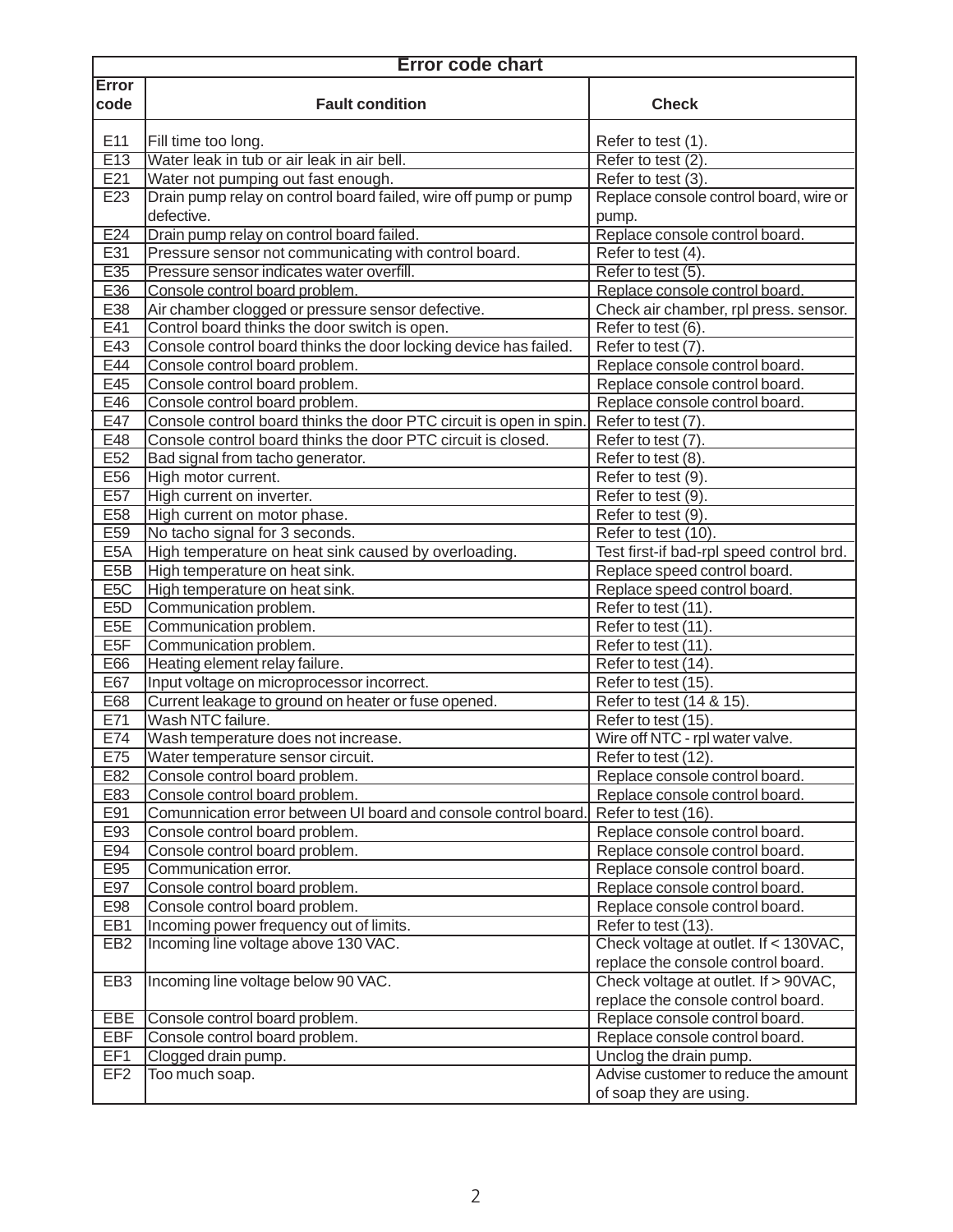|             | Test                                                                     |                                                                                        |  |
|-------------|--------------------------------------------------------------------------|----------------------------------------------------------------------------------------|--|
| <b>Test</b> | <b>Check</b>                                                             | <b>Correction</b>                                                                      |  |
| Test 1:     | 1. Is the incoming water flow normal?                                    | Yes. Go to step (4).                                                                   |  |
|             |                                                                          | No. Go to step (2)                                                                     |  |
|             | 2. Are the incoming water faucets turned                                 | No. Turn water faucets on.                                                             |  |
|             |                                                                          | Yes. Go to step (3).                                                                   |  |
|             | 3. Is the incoming water pressure above (30) psi.                        | No. Have customer correct pressure problem.                                            |  |
|             |                                                                          | Yes. Check for kinked or blocked incoming water                                        |  |
|             |                                                                          | hoses, clean the incoming water screens. If                                            |  |
|             |                                                                          | problem still remains, replace the water inlet valve                                   |  |
|             |                                                                          | assembly.                                                                              |  |
|             | 4. Does the fill water continue to enter the washer?                     | $\overline{Yes.}$ Go to step $(5)$ .                                                   |  |
|             |                                                                          | No. Go to step (6)                                                                     |  |
|             | 5. Remove power from the washer. Did the water fill stop?                | Yes. Go to step (6)                                                                    |  |
|             |                                                                          | No. Replace the inlet valve assembly.                                                  |  |
|             | 6. Check the pressure sensor.                                            | Pressure sensor checks good.                                                           |  |
|             |                                                                          | Go to step (7).<br>Pressure sensor checks bad. Replace pressure                        |  |
|             |                                                                          | sensor.                                                                                |  |
|             | 7. Replace the control board.                                            |                                                                                        |  |
| Test 2:     | 1. Is the washer leaking water?                                          | Yes. Correct water leak.                                                               |  |
|             |                                                                          | No. Go to step (2)                                                                     |  |
|             | 2. Is there an air leak in the air bell system?                          | Yes. Correct the air leak problem.                                                     |  |
|             |                                                                          | No. Go to step (3)                                                                     |  |
|             | 3. Check the pressure sensor.                                            | Defective. Replace the pressure sensor.                                                |  |
|             |                                                                          | Good. Go to step (4)                                                                   |  |
|             | 4. Replace the control board.                                            |                                                                                        |  |
| Test 3:     | 1. Check the drain hose for restrictions.                                | Restriction. Correct problem.                                                          |  |
|             |                                                                          | No restriction. Go to step (2).                                                        |  |
|             | 2. Start the washer and check for 120 VAC at the drain                   | Zero. Replace the control board.                                                       |  |
|             | pump.                                                                    | 120 VAC. Remove the pump and check for blockage.                                       |  |
|             |                                                                          | If blocked, remove the restriction, if not, replace                                    |  |
|             |                                                                          | the pump.                                                                              |  |
| Test $4$ :  | Inspect the wiring between the pressure sensor and the<br>control board. | Defective wiring. Correct wiring.<br>Good wiring. Replace the pressure sensor. If this |  |
|             |                                                                          | does not correct the problem, replace the control                                      |  |
|             |                                                                          | board.                                                                                 |  |
| Test 5:     | 1. Is the water level above 4.5 inches?                                  | Yes. Go to step (2).                                                                   |  |
|             |                                                                          | No. Go to step (4).                                                                    |  |
|             | 2. Does water enter the washer continuously.                             | Yes. Go to step (3).                                                                   |  |
|             |                                                                          | No. Replace the control board.                                                         |  |
|             | 3. Remove power from washer. Does the water stop coming                  | No. Replace water valve assembly.                                                      |  |
|             | in?                                                                      | Yes. Check wiring to valve assembly for shorts. If                                     |  |
|             |                                                                          | wiring is good, replace the control board.                                             |  |
|             | 4. Replace the pressure sensor switch. Did this correct the              | Yes. Problem solved.                                                                   |  |
|             | problem?                                                                 | No. Replace the control board.                                                         |  |
| Test 6:     | 1. Is the loading door closed?                                           | No. Close the door.                                                                    |  |
|             |                                                                          | Yes. Go the step (2).                                                                  |  |
|             | 2. In the J2 plug on the console control, measure voltage                | 0 volts. Check the door strike. If good, replace the                                   |  |
|             | from the black wire to ground with power on.                             | door switch assembly.                                                                  |  |
|             |                                                                          | 120 volts. Replace the console control board.                                          |  |
|             |                                                                          |                                                                                        |  |
| Test 7:     | 1. Start the diagnostic test. Turn the program knob 8                    | Washer spins. Defective door lock assembly.                                            |  |
|             | clicks clockwise from the start position.                                | Washer does not spin. Defective control board.                                         |  |
|             |                                                                          |                                                                                        |  |
|             |                                                                          |                                                                                        |  |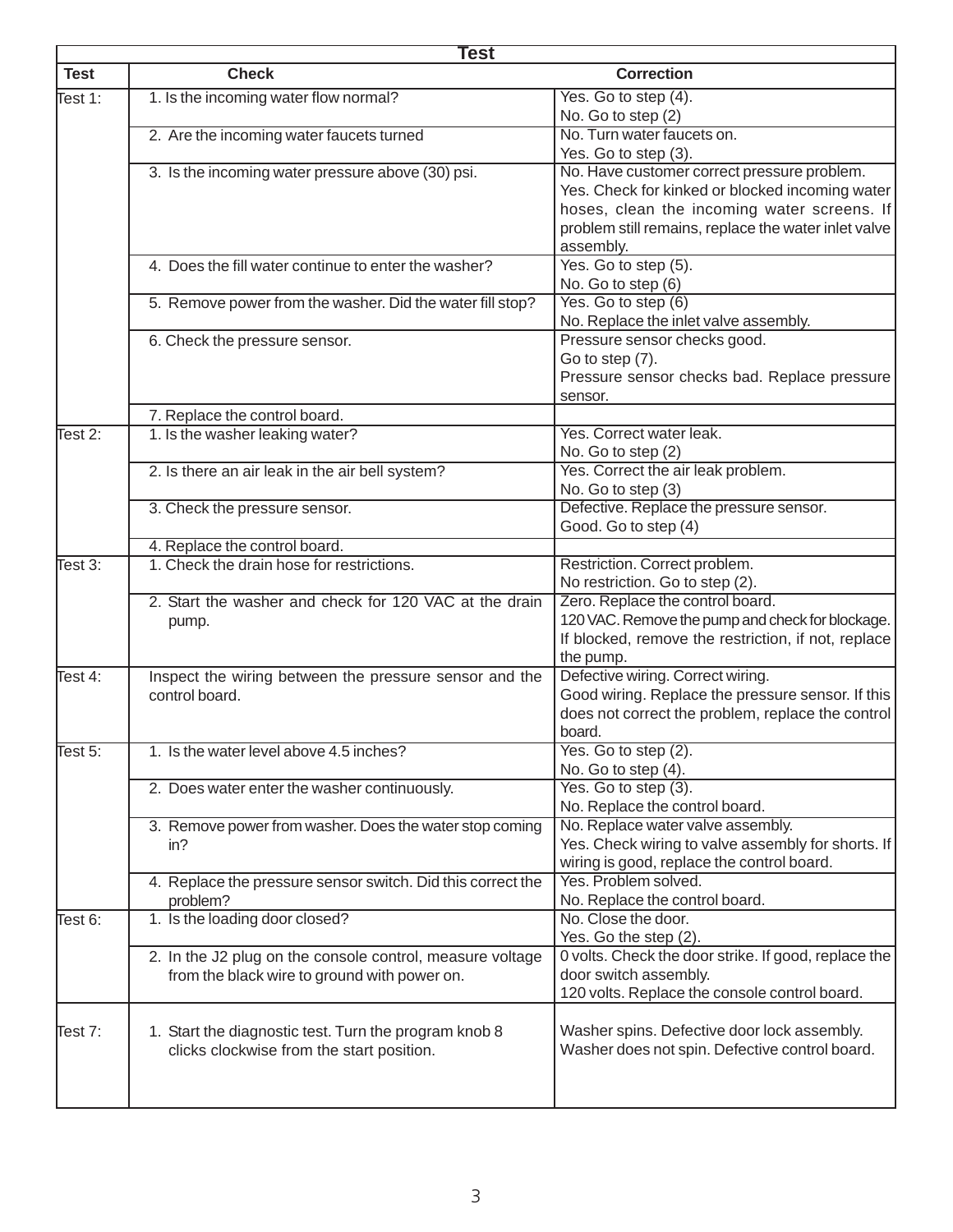|             | Test                                                                                               |                                                                                                                 |  |
|-------------|----------------------------------------------------------------------------------------------------|-----------------------------------------------------------------------------------------------------------------|--|
| <b>Test</b> | <b>Check</b>                                                                                       | <b>Correction</b>                                                                                               |  |
| Test 8:     | 1. Disconnect the plug from the drive motor and<br>measure the resistance pins 4 & 5 in the motor. | If the reading is between 80 & 130 Ohms, replace the speed<br>control board.                                    |  |
|             |                                                                                                    | If the meter reads other than between 80 & 130 Ohms,<br>replace the motor.                                      |  |
| Test 9:     | 1. Remove the belt from the motor and spin the motor                                               | No. Replace the motor.                                                                                          |  |
|             | pulley. Does the motor spin free?                                                                  | Yes. Go to step (3)                                                                                             |  |
|             | 2. Spin the tub pulley. Does the tub spin free?                                                    | No. Check the tub bearings.                                                                                     |  |
|             |                                                                                                    | Yes. Go to step (3)                                                                                             |  |
|             | 3. Disconnect the plug from the motor and measure                                                  | If the readings are correct, replace the speed control board.                                                   |  |
|             | the resistance of the windings (pin 1 to pin 2, pin 1                                              | If the readings are incorrect, replace the motor.                                                               |  |
|             | to pin 3, pin 2 to pin 3). All readings should be                                                  |                                                                                                                 |  |
|             | between 4 and 6 Ohms.                                                                              |                                                                                                                 |  |
| Test 10:    | 1. Remove the belt from the motor and spin the motor                                               | No. Replace the motor.                                                                                          |  |
|             | pulley. Does the motor spin free?                                                                  | Yes. Go to step (3)                                                                                             |  |
|             | 2. Spin the tub pulley. Does the tub spin free?                                                    | No. Check the tub bearings.                                                                                     |  |
|             |                                                                                                    | Yes. Go to step (3)                                                                                             |  |
|             |                                                                                                    | 3. Disconnect the plug from the drive motor and If the meter reads other than between 80 & 130 Ohms,            |  |
|             | measure the resistance between pins $4 \& 5$ in the replace the motor.                             |                                                                                                                 |  |
|             | motor.                                                                                             | If the reading is between 80 & 130 Ohms, Go to step (4)                                                         |  |
|             |                                                                                                    | 4. Disconnect the plug from the motor and measure If the readings are correct, replace the speed control board. |  |
|             | the resistance of the windings (pin 1 to pin 2, pin 1                                              | If the readings are incorrect, replace the motor.                                                               |  |
|             | to pin 3, pin 2 to pin 3). All readings should be<br>between 4 and 6 Ohms.                         |                                                                                                                 |  |
| Test 11:    | 1. Communication problem. Check the wiring between                                                 | Wiring bad. Correct wiring problem.                                                                             |  |
|             | the control board and the speed control board.                                                     | Wiring good. Replace the control board. If the problem is not                                                   |  |
|             |                                                                                                    | corrected, replace the speed control board.                                                                     |  |
| Test $12$ : | 1. Check the resistance of the water valve NTC. Is it No. Replace the water inlet valve assembly   |                                                                                                                 |  |
|             | around 50K ohms?                                                                                   | Yes. Replace the control board.                                                                                 |  |
| Test 13:    | 1. Have the power company check the frequency of                                                   |                                                                                                                 |  |
|             | the incoming power. If correct, replace the control                                                |                                                                                                                 |  |
|             | board.                                                                                             |                                                                                                                 |  |
| Test $14:$  | should be approximately 14 ohms.                                                                   | 1. Check the resistance of the heating element. It If the readings are incorrect, replace the heating element.  |  |
|             | 2. Check the resistance between ground and both                                                    |                                                                                                                 |  |
|             | heater terminals. It should be open when the heater                                                |                                                                                                                 |  |
|             | terminals are disconnected.                                                                        |                                                                                                                 |  |
| Test 15:    | 1. Check the resistance of the tub NTC. Is it around No, replace the heater assembly.              |                                                                                                                 |  |
|             | 4.8K ohms?                                                                                         | Yes, check the wiring - if good, rpl console control board.                                                     |  |
| Test 16:    | 1. Check the wiring harness between the console If defective, correct wiring problem.              |                                                                                                                 |  |
|             | control board & the interface board.                                                               | If the harness is good and none of the LEDs light, replace the                                                  |  |
|             |                                                                                                    | interface board. If this does not correct the problem, replace<br>the console control board.                    |  |
|             |                                                                                                    | Note: If only one of the LEDs will not light, replace the interface                                             |  |
|             |                                                                                                    | board.                                                                                                          |  |
|             |                                                                                                    |                                                                                                                 |  |
|             |                                                                                                    |                                                                                                                 |  |
|             |                                                                                                    |                                                                                                                 |  |
|             |                                                                                                    |                                                                                                                 |  |
|             |                                                                                                    |                                                                                                                 |  |
|             |                                                                                                    |                                                                                                                 |  |
|             |                                                                                                    |                                                                                                                 |  |
|             |                                                                                                    |                                                                                                                 |  |
|             |                                                                                                    |                                                                                                                 |  |
|             |                                                                                                    |                                                                                                                 |  |
|             |                                                                                                    |                                                                                                                 |  |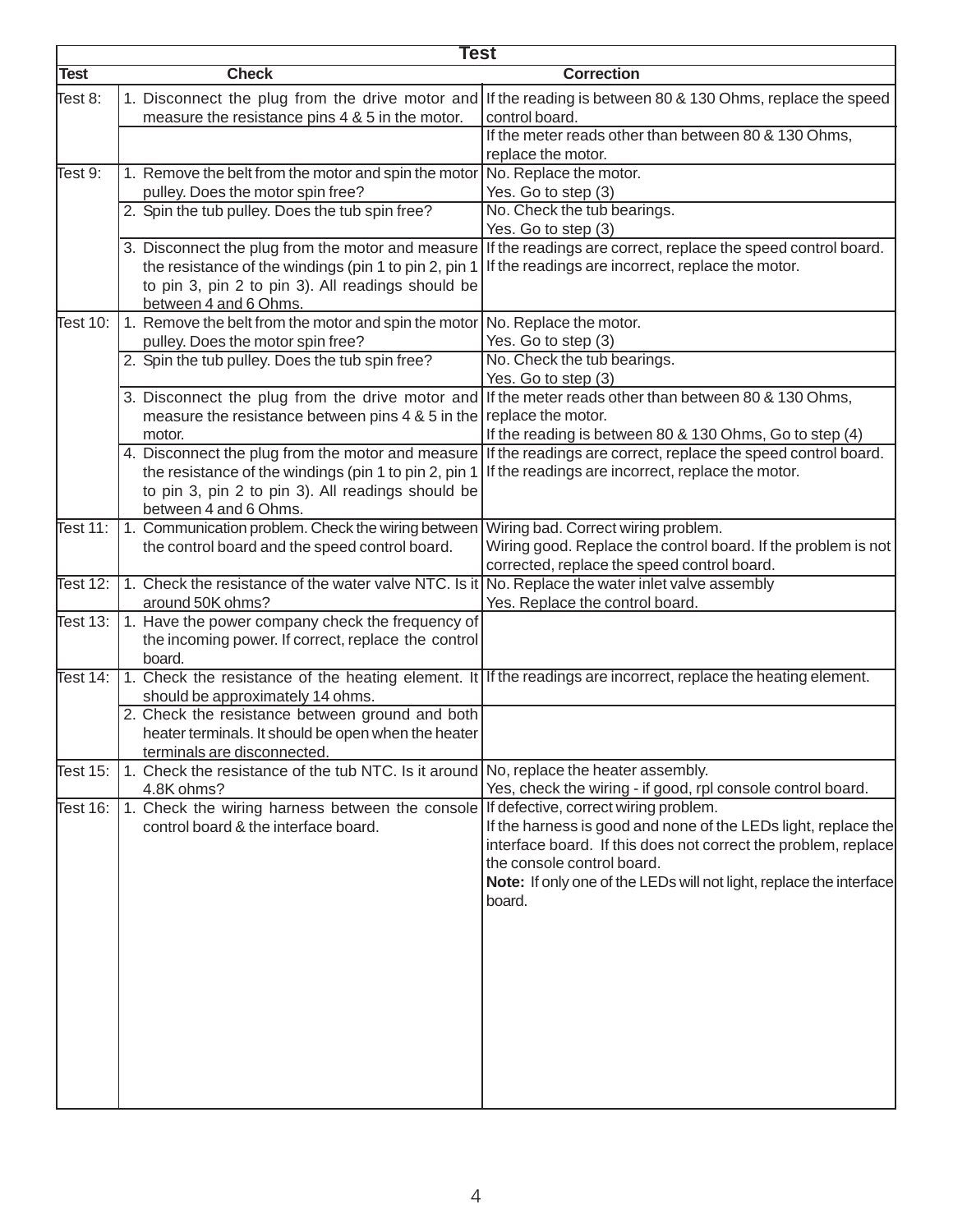## **Feuille de données techniques de machine à laver**

Ces renseignements ne s'adressent qu'à des techniciens qualifiés

**ATTENTION : DÉBRANCHEZ L'ALIMENTATION ÉLECTRIQUE AVANT D'EFFECTUER TOUT ENTRETIEN**

Replacez cette feuille dans son enveloppe dans l'appareil pour référence ultérieure

| Contenu | Page |
|---------|------|
|         |      |
|         |      |
|         |      |
|         |      |

## **LECTURE DES CODES D'ERREUR :**

1. Activez la machine à laver en appuyant sur n'importe quel bouton.

2. Attendez 5 secondes.

3.Appuyez en même temps sur les boutons **Démarrer/pause (Start/Pause)** et **Annuler (Cancel)** et **TENEZ-LES ENFONCÉS.** Tant et aussi longtemps que vous appuyez sur les boutons, le code d'erreur s'affiche à l'écran par un *E* suivi de deux chiffres, d'un chiffre et d'une lettre ou de deux lettres. La commande **retentit et les voyants lumineux Door Lock, Wash, Rinse,** et **Final Spin** clignotent.

## **Vérifier la source du problème en utilisant les tableaux des pages 3 à 5.**

#### **Vérification rapide**

Si une erreur s'affiche et que l'appareil démarre momentanément et s'arrête de nouveau :

- 1. Écoutez si un relais dans la commande du moteur ferme peu de temps après avoir appuyé sur la touche **Démarrer/ pause**(Start/Pause). Si c'est le cas, l'alimentation atteint la commande du moteur.
- 2. Vérifiez la connexion entre le connecteur à 5 branches de la commande de la console et de celle du moteur.

**NOTA :** Durant le fonctionnement normal, l'affichage peut indiquer :

"*cd*" - refroidissement (cycle désinfection).

"*do*" ou "*dr*" - problème de porte.

"*Err*" - une erreur a été détectée.

"*LOC*" - commande de verrouillage activée.

"*PAU*" - cycle interrompu.

#### **Pour annuler le dernier code d'erreur en mémoire :**

- Tournez le **bouton de programmation** jusqu'à la position de départ du cycle situé le plus à gauche.
- Appuyez sur **Démarrer/pause** pour démarrer le cycle et le sauvegarder.
- Appuyez sur **Annuler** (Cancel) pour arrêter le cycle et éteindre les voyants (LED)
- Appuyez sur **Annuler** de nouveau pour rallumer les voyants.
- Dans un délai de 5 secondes, appuyez sur les boutons **Option** et **Démarrer/pause** et tenez-les enfoncés jusqu'à ce que les voyants démarrent leur processus de recherche séquentielle, ensuite lâchez les boutons.
- Tournez le bouton de programme dans le sens des aiguilles d'une montre pour 7 clics à partir de la position démarrer. La commande signale le dernier code d'erreur.
- Appuyez sur les boutons **Options** et **Démarrer/pause** et tenez-les enfoncés durant 3 secondes. Le code d'erreur s'annule.
- Sortez du mode diagnostic pour retourner la machine à laver en mode de fonctionnement normal. a) Débranchez le cordon d'alimentation, attendez 5 à 8 secondes, ensuite rebranchez le cordon d'alimentation **OU** b) Tournez le bouton de programme dans le sens des aiguilles d'une montre 2 ou 3 clics après la position démarrer. Appuyez à la fois sur les boutons **Options** et **Démarrer/pause** durant quelques secondes jusqu'à ce que le voyant du cycle de lavage apparaisse dans l'afficheur.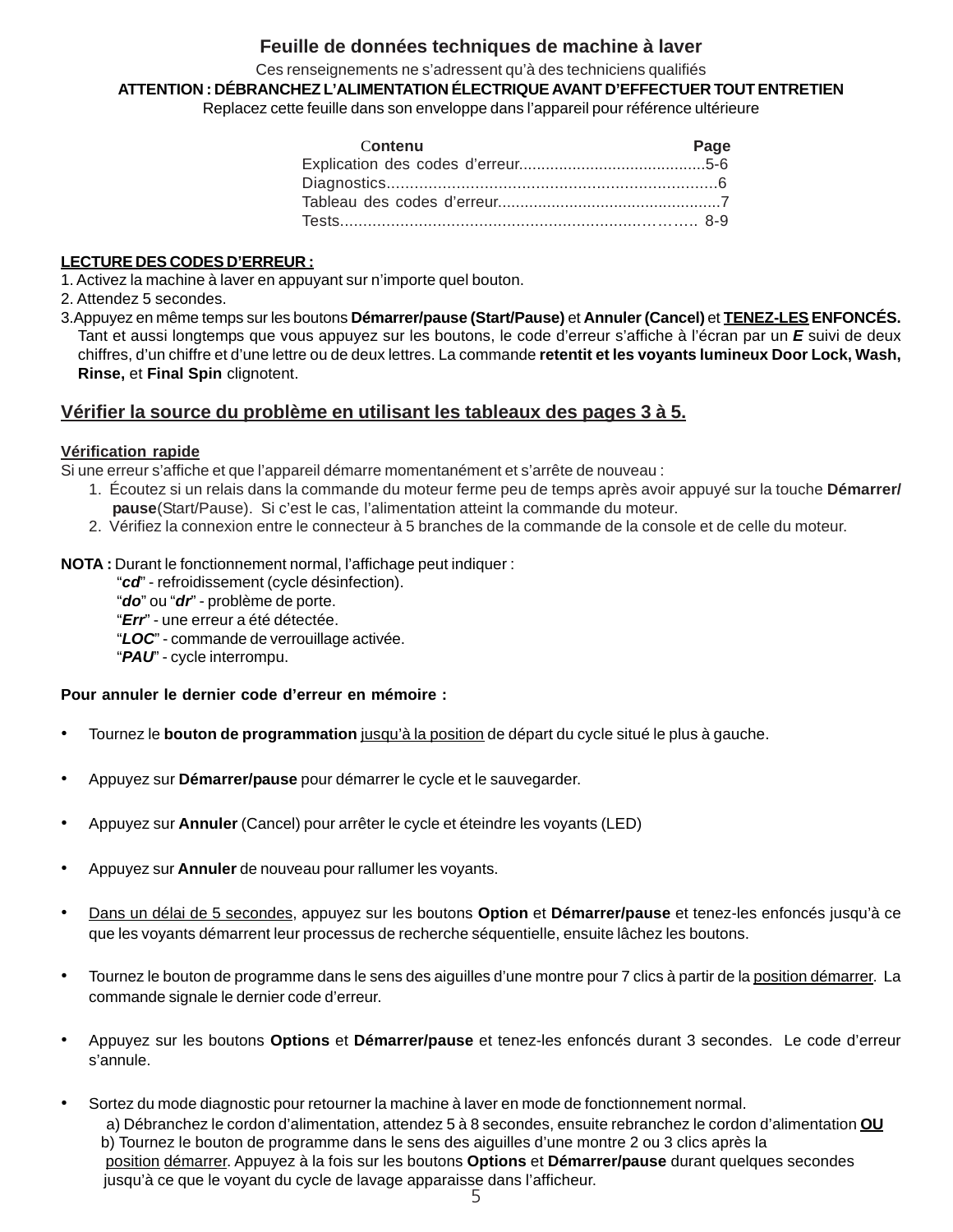#### **Test de diagnostic**

Le test de diagnostic sert à vérifier uniquement le fonctionnement de composant individuel.

#### **POUR DÉMARRER LE TEST :**

- Tournez le **bouton programmation** jusqu'à la position de départ du cycle situé le plus à gauche.
- Appuyez sur **Démarrer/pause** pour démarrer le cycle et le sauvegarder.
- Appuyez sur **Annuler** pour arrêter le cycle et fermer les voyants.
- Appuyez sur **Annuler** de nouveau pour rallumer les voyants.

• Dans un délai de 5 secondes, appuyez sur les boutons **Option** et **Démarrer/pause** et tenez-les enfoncés jusqu'à ce que les voyants démarrent leur processus de recherche séquentielle, ensuite lâchez les boutons.

1. Tous les voyants s'allument en séquence. Le fait d'appuyer sur un bouton sous un faisceau de voyants allume tous les voyants du faisceau à la fois pour confirmer le fonctionnement.

2. Tournez le bouton de programme de 1 clic dans le sens des aiguilles d'une montre à partir de la position démarrer. Le solénoïde d'eau chaude démarre et l'eau chaude devrait entrer par le compartiment à détersif.

3. Tournez le bouton de programme de 2 clics à partir de la position démarrer. Le solénoïde d'agent de blanchiment s'active et l'eau froide devrait entrer par le compartiment d'agent de blanchiment.

4. Tournez le bouton de programme de 3 clics à partir de la position démarrer. Le solénoïde d'agent de blanchiment et d'eau de lavage s'active et l'eau froide devrait entrer par le compartiment d'adoucisseur.

5. Tournez le bouton de programme de 4 clics à partir de la position démarrer. Le solénoïde de verrouillage de porte se désactive et la porte de chargement peut être ouverte. Lorsque la porte est ouverte, la lumière du tambour devrait être allumée.

6. Tournez le bouton de programme de 5 clics à partir de la position démarrer. La machine à laver se remplit d'eau et culbute. Une fois le culbutage démarré, la chaufferette d'appoint (si l'appareil en est équipé) démarre.

7. Tournez le bouton de programme de 6 clics à partir de la position démarrer. Le solénoïde de la pompe de drainage et de verrouillage de porte s'active et la machine à laver fonctionne à vitesse d'essorage élevée.

**AVERTISSEMENT DE SÉCURITÉ :** Si l'alimentation est coupée durant ce test, la porte peut être ouverte. Pour prévenir les blessures, NE placez PAS les mains à l'intérieur lorsque le tambour tourne.

8. Tournez le bouton de programme de 7 clics à partir de la position démarrer. La commande signale le dernier code d'erreur.

#### **Quitter le mode diagnostic**

Il existe deux options pour quitter le mode test de diagnostic et retourner au fonctionnement normal de la machine à laver. a) Débranchez le cordon d'alimentation, attendez 5 à 8 secondes, ensuite rebranchez le cordon d'alimentation **OU** b) Tournez le bouton de programme de 2 ou 3 clics dans le sens des aiguilles d'une montre à partir de la position démarrer. Appuyez sur les boutons Options et Démarrer/pause en même temps durant quelques secondes jusqu'à ce que le voyant du cycle de lavage s'affiche.

**Au cas où il est impossible de quitter le mode diagnostic tel que décrit plus haut et que le rang de 5 voyants à droite demeure allumé quelle que soit la position du bouton de programme, une combinaison de boutons poussoirs peut avoir entraîné la commande à entrer dans un mode spécial de test d'usine. Débranchez l'alimentation et remettez à zéro la commande pour remettre la machine à laver en fonctionnement normal dans un tel cas.**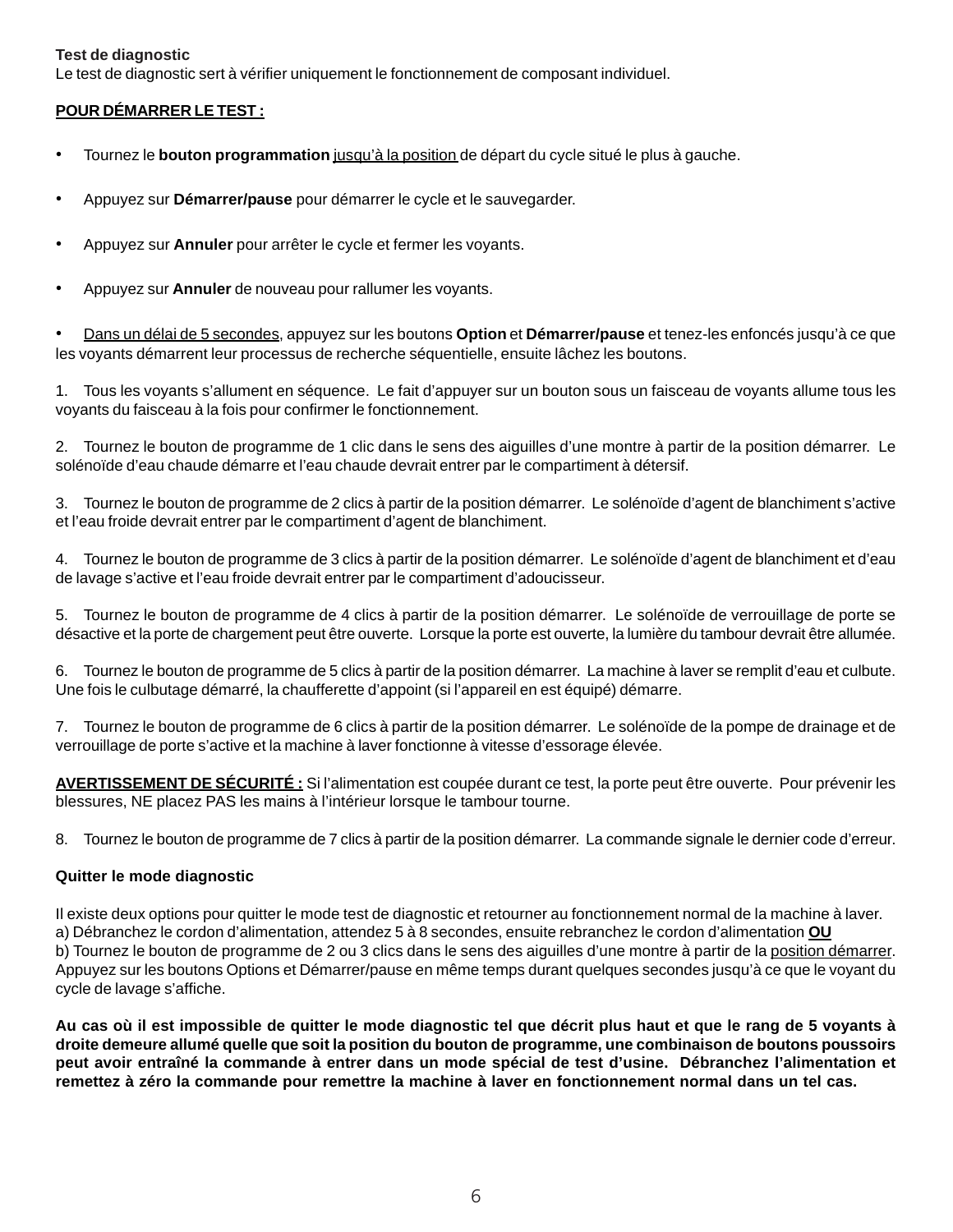# **Tableau de code d'erreur**

| Code<br>d'erreur        | Défectuosité                                                              | Vérification                                                      |
|-------------------------|---------------------------------------------------------------------------|-------------------------------------------------------------------|
| E11                     | Durée de remplissage trop longue                                          | Référer au test (1)                                               |
| E13                     | Eau fuyant dans le tambour ou air fuyant dans la soufflette               | Référer au test (2)                                               |
| E21                     | Eau pompée trop lentement                                                 | Référer au test (3)                                               |
| E23                     | Relais de la pompe de vidange sur le tableau de commande fait             | Remplacer console tableau de commande, fil,                       |
|                         | défaut, fil détaché de la pompe ou pompe défectueuse.                     | ou pompe.                                                         |
| E24                     | Relais de pompe de drainage sur la carte de commande fait défaut          | Remplacer la carte de commande ou le câblage.                     |
|                         | ou pompe débranchée                                                       |                                                                   |
| E31                     | Capteur de pression ne communique pas avec la carte de commande           | Référer au test (4)                                               |
| E35                     | Capteur de pression indique remplissage excessif d'eau                    |                                                                   |
| E36                     | Problème de carte de commande                                             | Référer au test (5)                                               |
| E38                     | La chambre à air est obstruée ou le capteur de pression est               | Vérifiez la chambre à air ou remplacez le capteur                 |
|                         | défectueux.                                                               | de pression.                                                      |
| E41                     | Carte de commande fonctionne comme si l'interrupteur de porte est         | Référer au test (6)                                               |
|                         | ouvert.                                                                   |                                                                   |
| E43                     | Le tableau de commande de la console croit que le dispositif de           | Référer au test (7)                                               |
|                         | verrouillage de la porte est en panne.                                    |                                                                   |
| E44                     | Problème de carte de commande                                             | Remplacer la carte de commande                                    |
| E45                     | Problème de carte de commande                                             | Remplacer la carte de commande                                    |
| E46                     | Problème de carte de commande                                             | Remplacer la carte de commande                                    |
| E47                     | Carte de commande fonctionne comme si le circuit C.T.P. de la             | Référer au test (7)                                               |
|                         | porte est ouvert en position essorage.                                    |                                                                   |
| E48                     | Carte de commande fonctionne comme si le circuit C.T.P. de la             | Référer au test (7)                                               |
|                         | porte est fermé                                                           |                                                                   |
| E <sub>52</sub>         | Mauvais signal de la génératrice tachymétrique.                           | Référer au test (8)                                               |
| E <sub>56</sub>         | Courant du moteur élevé                                                   | Référer au test (9)                                               |
| E57                     | Courant élevé du convertisseur                                            | Référer au test (9)                                               |
| E58                     | Courant élevé sur la phase du moteur                                      | Référer au test (9)                                               |
| E59                     | Aucun signal du générateur tachymétrique durant 3 secondes                | Référer au test (10)                                              |
| E5A                     | Température élevée du dispensateur thermique causée par une               | Vérifier d'abord, en cas de non                                   |
|                         | surcharge                                                                 | fonctionnement remplacer la carte de                              |
|                         |                                                                           | commande de vitesse                                               |
| E5B                     | Température élevée du dispensateur thermique                              | Remplacer la carte de commande de vitesse                         |
| E <sub>5</sub> C<br>E5D | Température élevée du dispensateur thermique<br>Problème de communication | Remplacer la carte de commande de vitesse<br>Référer au test (11) |
| E <sub>5</sub> E        | Problème de communication                                                 | Référer au test (11)                                              |
| E5F                     | Problème de communication                                                 | Référer au test (11)                                              |
| E66                     | Défectuosité du relais de l'élément chauffant                             | Référer au test (14)                                              |
| E67                     | Tension d'alimentation du microprocesseur incorrecte.                     | Référer au test (15)                                              |
| E68                     | Fuite de courant à la terre sur la chaufferette ou fusible ouvert.        | Référer au test (14 & 15)                                         |
| E71                     | Défectuosité de la thermistance CTN de lavage.                            | Référer au test (15)                                              |
| E74                     | La température de lavage n'augmente pas.                                  | Placer la thermistance CTN à la bonne position                    |
| E75                     | Circuit du capteur de température de l'eau.                               | Référer au test (12)                                              |
| E82                     | Problème de console de commande                                           | Remplacer la carte de commande                                    |
| E83                     | Problème de console de commande                                           | Remplacer la carte de commande                                    |
| E91                     | Erreur de communication entre la carte informatique et le panneau         | Référer au test (16)                                              |
|                         | de contrôle                                                               |                                                                   |
| E93                     | Problème de console de commande                                           | Remplacer la carte de commande                                    |
| E94                     | Problème de console de commande                                           | Remplacer la carte de commande                                    |
| E95                     | Erreur de communication                                                   | Remplacer la carte de commande                                    |
| E97                     | Problème de console de commande                                           | Remplacer la carte de commande                                    |
| E98                     | Problème de console de commande                                           | Remplacer la carte de commande                                    |
| EB1                     | Fréquence de l'entrée d'alimentation hors des limites                     | Référer au test (13)                                              |
| EB <sub>2</sub>         | Tension du circuit d'entrée supérieure à 130 V.C.A.                       | Vérifier le voltage dans la prise. Si au-dessous                  |
|                         |                                                                           | de 130 VAC, remplacer la carte de commande.                       |
| EB <sub>3</sub>         | Tension du circuit d'entrée inférieure à 90 V.C.A.                        | Vérifier le voltage dans la prise. Si au-dessus                   |
|                         |                                                                           | de 90 VAC, remplacer la carte de commande.                        |
| <b>EBE</b>              | Problème de console de commande                                           | Remplacer la carte de commande                                    |
| <b>EBF</b>              | Problème de console de commande                                           | Remplacer la carte de commande                                    |
| EF1                     | Pompe de drainage obstruée                                                | Débloquer la pompe de drainage                                    |
| EF <sub>2</sub>         | Trop de savon                                                             | Aviser le client de réduire la quantité de savon                  |
|                         |                                                                           | utilisée                                                          |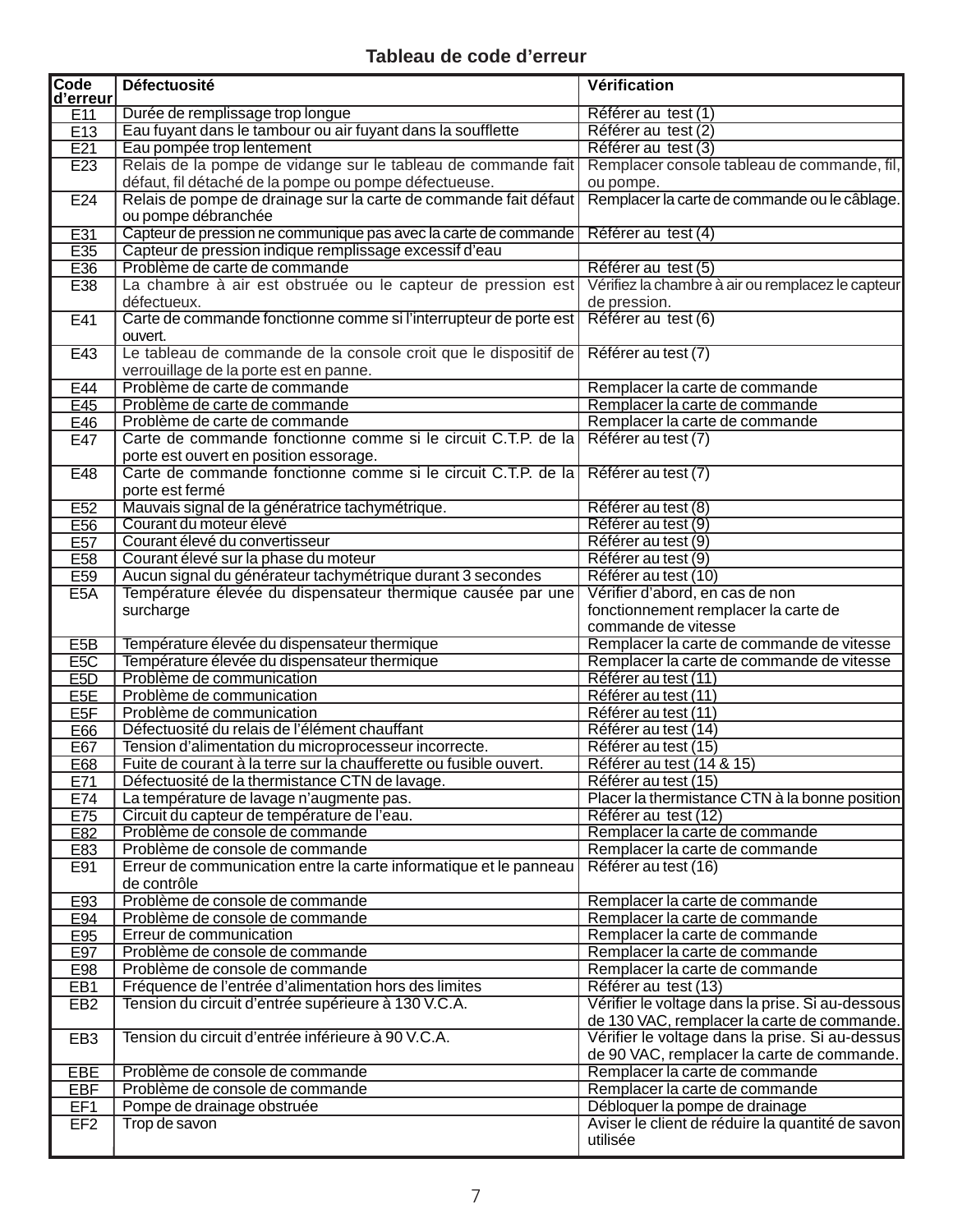**Test**

| <b>Test</b> | Vérification                                                                                          | <b>Correction</b>                                                                                                                                                                                                                                        |
|-------------|-------------------------------------------------------------------------------------------------------|----------------------------------------------------------------------------------------------------------------------------------------------------------------------------------------------------------------------------------------------------------|
| Test 1:     | 1. Est-ce que le flux d'entrée d'eau est normal ?                                                     | Oui. Passez à l'étape (4).<br>Non. Passez à l'étape (2).                                                                                                                                                                                                 |
|             | 2. Est-ce que les robinets d'entrée d'eau sont ouverts ?                                              | Non. Ouvrez les robinets d'eau.<br>Oui. Passez à l'étape (3)                                                                                                                                                                                             |
|             | 3. Est-ce que la pression d'entrée d'eau est supérieure à 30 psi ?                                    | Non. Demandez au client de corriger le<br>problème de pression d'eau.<br>Oui. Vérifiez si le boyau d'alimentation est<br>bloqué ou déformé, nettoyez les tamis<br>d'alimentation d'eau. Si le problème<br>persiste, remplacez le robinet d'entrée d'eau. |
|             | 4. Est-ce que l'eau de remplissage continue à entrer dans la<br>machine à laver?                      | Oui. Passez à l'étape (5)<br>Non. Passez à l'étape (6)                                                                                                                                                                                                   |
|             | 5. Débranchez l'alimentation de la machine à laver. Est-ce que le<br>remplissage d'eau s'est arrêté ? | Oui. Passez à l'étape (6)<br>Non. Remplacez le robinet d'entrée d'eau.                                                                                                                                                                                   |
|             | 6. Vérifiez l'interrupteur de pression.                                                               | La vérification de l'interrupteur de pression<br>est positive, passez à l'étape (7).<br>La vérification de l'interrupteur de pression<br>est négative. Remplacez l'interrupteur de<br>pression.                                                          |
|             | 7. Remplacez la carte de commande.                                                                    |                                                                                                                                                                                                                                                          |
| Test 2:     | 1. Est-ce que de l'eau fuit de la machine à laver ?                                                   | Oui. Corrigez la fuite d'eau.<br>Non. Passez à l'étape (2)                                                                                                                                                                                               |
|             | 2. Est-ce que l'air fuit dans le système de soufflette ?                                              | Oui. Corrigez le problème de fuite d'air.<br>Non. Passez à l'étape (3)                                                                                                                                                                                   |
|             | 3. Vérifiez l'interrupteur de pression.                                                               | Défectueux. Remplacez l'interrupteur de<br>pression.<br>Passez à l'étape (4)                                                                                                                                                                             |
|             | 4. Remplacez la carte de commande.                                                                    |                                                                                                                                                                                                                                                          |
| Test 3:     | 1. Vérifiez s'il existe une obstruction dans le boyau de drainage.                                    | Obstruction. Corrigez le problème.<br>Aucune obstruction. Passez à l'étape (2)                                                                                                                                                                           |
|             | 2. Démarrez la machine à laver et vérifiez si la tension est de 120<br>V.C.A. à la pompe de drainage. | Zéro. Remplacez la carte de commande.<br>120 VCA. Démontez la pompe et vérifiez s'il<br>existe un blocage. Si elle est bloquée,<br>enlevez l'obstruction, dans le cas contraire,<br>remplacez la pompe.                                                  |
| Test 4:     | Vérifiez le câblage entre le capteur de pression et la carte de<br>commande.                          | Câblage défectueux. Réparez le câblage.<br>Bon câblage. Remplacez le capteur de<br>pression. Si le problème persiste,<br>remplacez la carte de commande.                                                                                                 |
| Test 5:     | 1. Est-ce que le niveau d'eau excède 4,5 pouces ?                                                     | Oui. Passez à L'étape (2)<br>Non. Passez à l'étape (4)                                                                                                                                                                                                   |
|             | 2. Est-ce que l'eau entre continuellement dans la machine à laver                                     | Oui. Passez à l'étape (3)<br>Non. Remplacez la carte de commande.                                                                                                                                                                                        |
|             | 3. Débranchez l'alimentation de la machine à laver. Est-ce que<br>l'eau cesse d'entrer?               | Non. Remplacez le robinet d'eau.<br>Oui. Vérifiez s'il y a un court-circuit dans le<br>câblage au robinet. Si le câblage est bon,<br>remplacez la carte de commande.                                                                                     |
|             | 4. Remplacez l'interrupteur du capteur de pression. Est-ce que<br>cela corrige le problème ?          | Oui. Problème résolu.<br>Non. Remplacez la carte de commande.                                                                                                                                                                                            |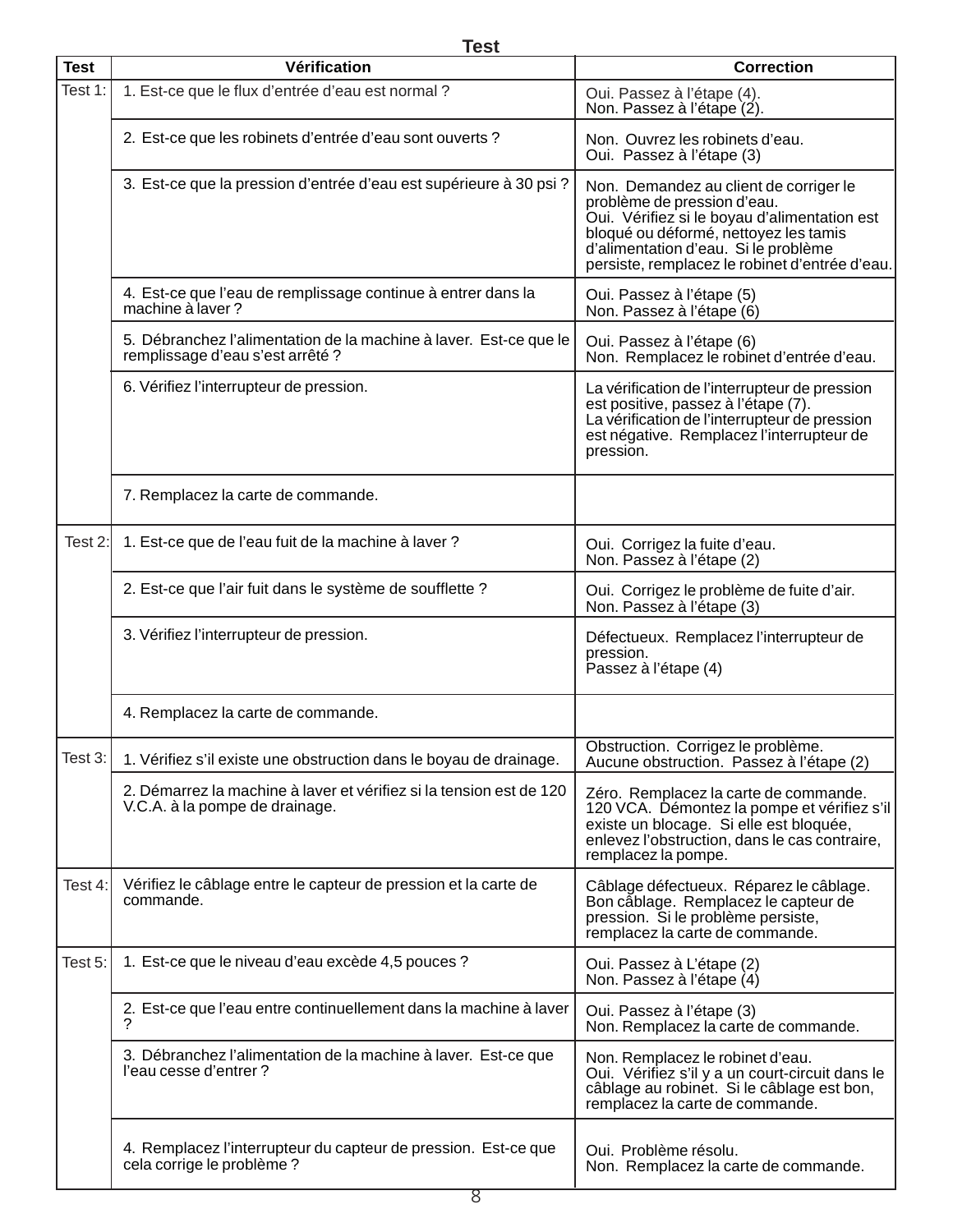|             | <b>Test</b>                                                                                                                                                                  |                                                                                                                                                                                                                                                                                                                                                                                      |
|-------------|------------------------------------------------------------------------------------------------------------------------------------------------------------------------------|--------------------------------------------------------------------------------------------------------------------------------------------------------------------------------------------------------------------------------------------------------------------------------------------------------------------------------------------------------------------------------------|
| <b>Test</b> | Vérification                                                                                                                                                                 | <b>Correction</b>                                                                                                                                                                                                                                                                                                                                                                    |
| Test 6:     | 1. Est-ce que la porte de chargement est fermée ?                                                                                                                            | Non. Fermez la porte.<br>Oui. Passez à l'étape (2).                                                                                                                                                                                                                                                                                                                                  |
|             | 2. À la prise J2 de la carte de commande, mesurez la<br>tension du fil noir à la mise à la terre lorsque sous tension.                                                       | O volts. Vérifiez la gâche de la porte. Si elle est<br>bonne, remplacer l'interrupteur de la porte.<br>120 volts. Remplacez la carte de commande.                                                                                                                                                                                                                                    |
| Test 7:     | 1. Commencez le test de diagnostic. Tournez le bouton<br>de programmation de huit positions vers la droite à partir<br>de la position de départ.                             | La laveuse essore. Le dispositif de verrouillage de la<br>porte est défectueux.<br>La laveuse n'essore pas. Le tableau de commande est<br>défectueux.                                                                                                                                                                                                                                |
|             | Test 8: 1. Débranchez le raccord du moteur et mesurez la<br>résistance des broches 4 et 5 du moteur.                                                                         | Si la lecture est entre 80 et 130 Ohms, remplacez la<br>carte de commande de vitesse.<br>Si les lectures sont autres que entre 80 et 130 Ohms,<br>remplacez le moteur.                                                                                                                                                                                                               |
|             | Test 9: 1. Démontez la courroie du moteur et faites tourner la<br>poulie du moteur. Est-ce que le moteur tourne librement?                                                   | Non. Remplacez le moteur.<br>Oui. Passez à l'étape (3)                                                                                                                                                                                                                                                                                                                               |
|             | 2. Tournez la poulie du tambour. Est-ce que le tambour<br>tourne librement?                                                                                                  | Non. Vérifiez les roulements du tambour.<br>Oui. Passez à l'étape (3)                                                                                                                                                                                                                                                                                                                |
|             | 3. Débranchez le raccord du moteur et mesurez la<br>résistance des enroulements (broches 1 à 2 ; 1 à 3 ; 2 à<br>3). Toutes les lectures devraient être entre 4 et 6 Ohms.    | Si les lectures sont correctes, remplacez la carte de<br>commande de vitesse.<br>Si les lectures sont incorrectes, remplacez le moteur.                                                                                                                                                                                                                                              |
|             | Test 10: 1. Démontez la courroie du moteur et faites tourner la<br>poulie du moteur. Est-ce que le moteur tourne librement?                                                  | Non. Remplacez le moteur.<br>Oui. Passez à l'étape (3)                                                                                                                                                                                                                                                                                                                               |
|             | 2. Tournez la poulie du tambour. Est-ce que le tambour<br>tourne librement?                                                                                                  | Non. Vérifiez les roulements du tambour.<br>Oui. Passez à l'étape (3)                                                                                                                                                                                                                                                                                                                |
|             | 3. Débranchez le raccord du moteur et mesurez la<br>résistance des broches 4 et 5 du moteur.                                                                                 | Si les lectures sont autres que entre 80 et 130 Ohms,<br>remplacez le moteur.<br>Si les lectures sont autres que entre 80 et 130 Ohms,<br>remplacez le moteur, Passez à l'étape (4)                                                                                                                                                                                                  |
|             | 4. Débranchez le raccord du moteur et mesurez la<br>résistance des enroulements (broches 1 à 2 ; 1 à 3 ; 2 à<br>3). Toutes les lectures devraient être entre 4 et 6 Ohms.    | Si les lectures sont correctes, remplacez la carte de<br>commande de vitesse.<br>Si les lectures sont incorrectes, remplacez le moteur.                                                                                                                                                                                                                                              |
|             | Test 11: 1. Problème de communication. Vérifiez le câblage entre<br>la carte de commande et la carte de commande de vitesse.                                                 | Mauvais câblage. Corrigez le problème de câblage.<br>Bon câblage. Remplacez la carte de commande. Si le<br>problème persiste, remplacez la carte de commande<br>de vitesse.                                                                                                                                                                                                          |
|             | Test 12: 1. Vérifiez la résistance de la thermistance CTN. Est-ce<br>qu'elle se situe autour de 50K Ohms ?                                                                   | Non. Remplacez le robinet d'entrée d'eau.<br>Oui. Remplacez la carte de commande.                                                                                                                                                                                                                                                                                                    |
|             | Test 13: 1. Demandez que le fournisseur d'électricité vérifie la<br>fréquence de l'entrée d'alimentation. Si elle est correcte,<br>remplacez la carte de commande.           |                                                                                                                                                                                                                                                                                                                                                                                      |
|             | Test 14:  1. Vérifiez la résistance de l'élément chauffant. Elle doit<br>être d'environ 14 Ohms.                                                                             | Si les lectures sont incorrectes, remplacez l'élément<br>chauffant.                                                                                                                                                                                                                                                                                                                  |
|             | 2. Vérifiez la résistance entre la mise à la terre et les<br>deux bornes de la chaufferette. Elle doit être nulle lorsque<br>les bornes de la chaufferette sont débranchées. |                                                                                                                                                                                                                                                                                                                                                                                      |
|             | Test 15: 1. Vérifiez la résistance de la thermistance CTN. Est-elle<br>d'environ 4,8L Ohms ?1.                                                                               | Non. Remplacez la chaufferette.<br>Oui. Vérifiez le câblage.                                                                                                                                                                                                                                                                                                                         |
|             | Test 16:   Vérifiez le faisceau de fils qui se trouve entre le tableau<br>de commande de la console et la carte d'interface.                                                 | Si le faisceau de fils est défectueux, corrigez le<br>problème de câblage.<br>Si le faisceau de fils est fonctionnel et qu'aucune ampoule<br>DEL ne s'allume, remplacez la carte d'interface. Si cela<br>ne règle pas le problème, remplacez le tableau de<br>commande de la console.<br>Remarque : Si seulement une ampoule DEL ne s'allume<br>pas, remplacez la carte d'interface. |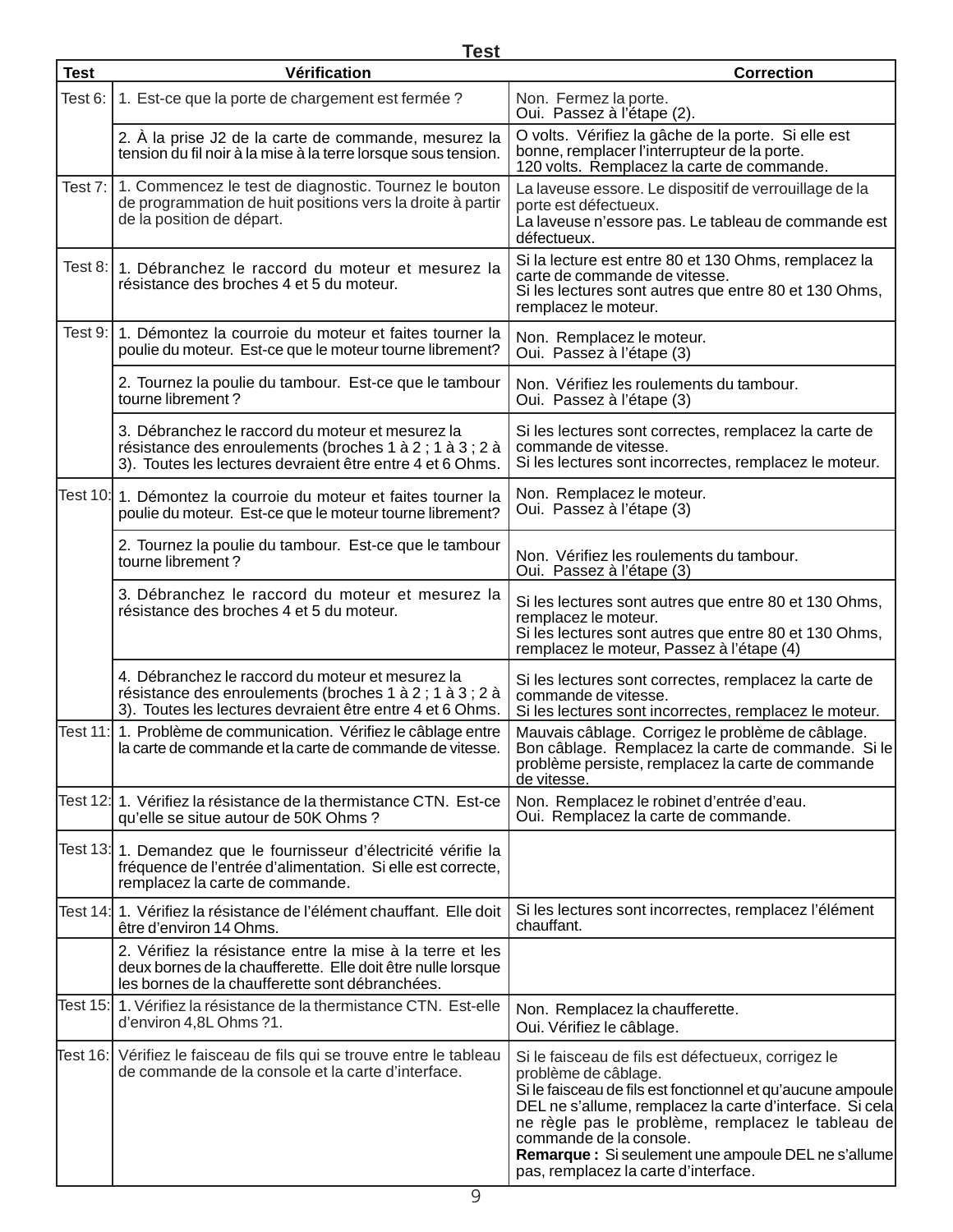## **Hoja de Datos Técnicos de Lavadora**

Esta información es Sólo para Técnicos Calificados.

**PRECAUCIÓN: DESCONECTE LA CORRIENTE ELÉCTRICA ANTES DEL SERVICIO**

Por favor, conserve esta hoja en su sobre en el producto para referencia futura

| Contenido | Página |
|-----------|--------|
|           |        |
|           |        |
|           |        |
|           |        |
|           |        |

#### **LECTURA DE CÓDIGOS DE ERROR:**

1. Inicie la lavadora presionando cualquier botón.

- 2. Espere 5 segundos.
- 3. Presione y **MANTENGA PRESIONADOS** simultáneamente los botones **Inicio/Pausa** y **Cancelar**. Mientras se mantienen presionados los botones, el código de falla aparecerá en la pantalla como una *E* seguida de dos números, de un número y una letra o de dos letras. El control sonará y se encenderán las luces indicadoras **Puerta Bloqueada, Lavado, Enjuague** y **Centrifugado Final**.

## **Resuelva el problema utilizando los cuadros de las páginas 3 a 5.**

## **Verificación Rápida**

Si no hay ningún error en pantalla y la lavadora se inicia momentáneamente y luego se detiene:

- 1. Escuche el cierre de relé dentro del control del motor justo después de presionar el botón **Inicio/Pausa**. Si esto sucede, significa que el control del motor tiene electricidad.
- 2. Verifique el cable del conector de 5 pines entre el control de la consola y el control del motor.
- **NOTA:** Durante la operación normal, se podrá ver en pantalla:
	- "*cd*" enfriar (ciclo sanitario)
	- "*do*" o "*dr*" problema con la puerta.
	- "*Err*" se ha detectado un error.
	- "*LOC*" la traba de control está activada.
	- "*PAU*" el ciclo se ha interrumpido.

## **Para borrar el último código de error guardado:**

- Gire la **Perilla de Programa** a la posición "start" (encendido) del ciclo en la posición más a la izquierda.
- Presione **Inicio/Pausa** para iniciar el ciclo y guardarlo.
- Presione **Cancelar** para detener el ciclo y apagar las luces LED.
- Presione **Cancelar** nuevamente para encender las luces LED.
- Después de 5 segundos, presione y mantenga presionados los botones **Opción** e **Inicio/Pausa** hasta que las luces LED comiencen a encenderse en secuencia, luego suelte los botones.

• Gire la perilla de programa en sentido horario 7 veces desde la Posición Inicio. El control señalará el último código de error.

- Presione y mantenga presionados los botones **Opciones** e **Inicio/Pausa** durante 3 segundos. El código se borrará.
- Salga del Modo Diagnóstico para que la lavadora vuelva a la operación normal.

a) Desenchufe el cable de alimentación, espere 5 a 8 segundos, luego vuelva a conectar el cable de alimentación **O** b) Gire la perilla de programa en sentido horario 2 ó 3 veces después de la Posición Inicio.

Presione los botones **Opciones** e **Inicio/Pausa** juntos durante unos segundos hasta que aparezcan las luces LED de ciclo.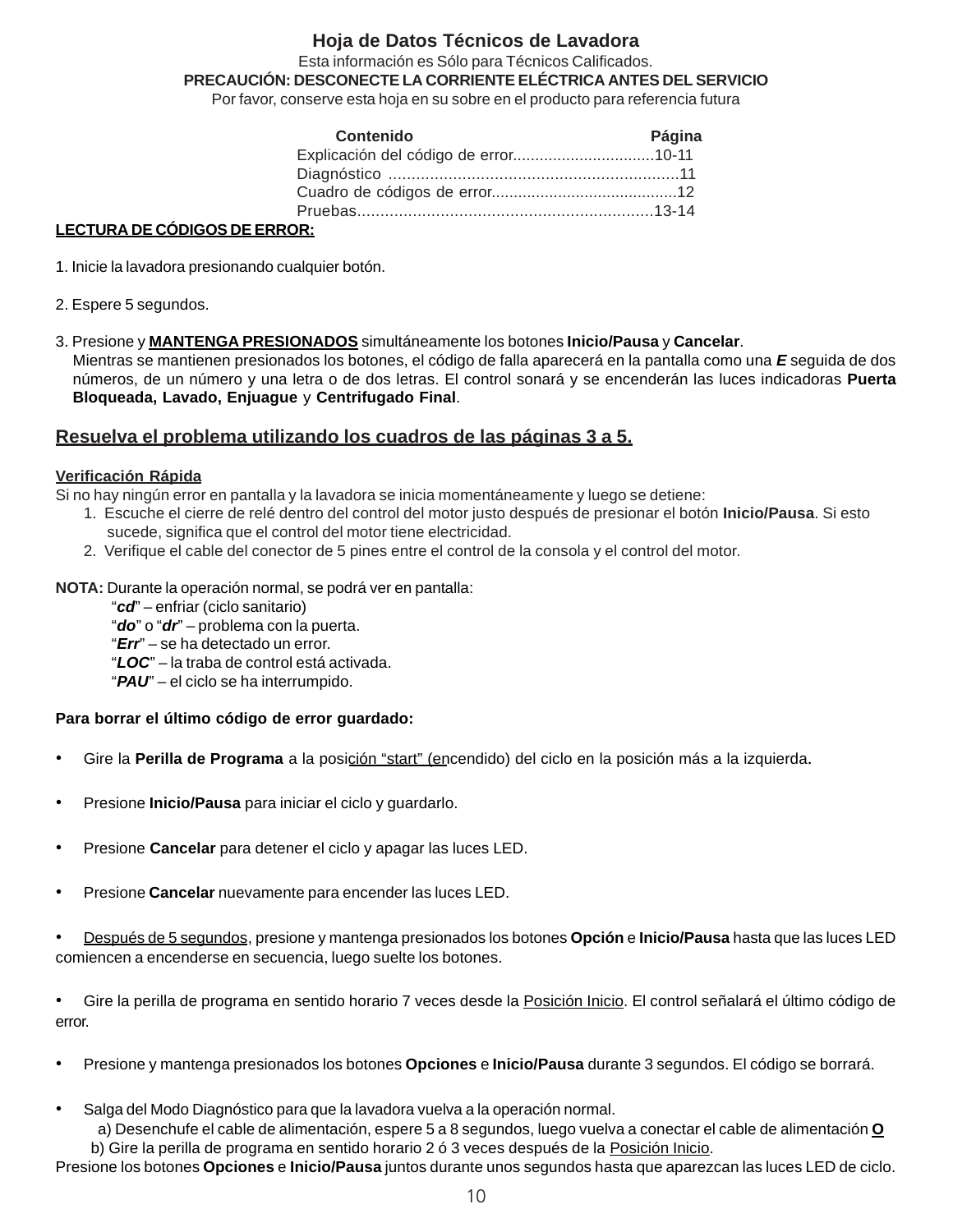#### **Prueba de Diagnóstico**

La prueba de diagnóstico se usa para verificar sólo la función del componente individual.

#### **PARA COMENZAR LA PRUEBA:**

- Gire la **Perilla de Programa** a la posición "start" (encendido) del ciclo en la posición más a la izquierda.
- Presione **Inicio/Pausa** para iniciar el ciclo y guardarlo.
- Presione **Cancelar** para detener el ciclo y apagar las luces LED.
- Presione **Cancelar** nuevamente para encender las luces LED.

• Después de 5 segundos, presione y mantenga presionados los botones **Opción** e **Inicio/Pausa** hasta que las luces LED comiencen a encenderse en secuencia, luego suelte los botones.

1. Todas las luces LED se encenderán en secuencia. Si presiona el botón debajo de un grupo de luces, todas las luces LED de ese grupo se encenderán al mismo tiempo para confirmar la funcionalidad.

2. Gire la perilla de programa una (1) vez en sentido horario desde la posición de inicio. El solenoide de agua caliente se activará e ingresará agua caliente a través del compartimiento de detergente.

3. Gire la perilla de programa dos (2) veces desde la posición de inicio. El solenoide de blanqueado se activará e ingresará agua fría a través del compartimiento de blanqueado.

4. Gire la perilla de programa tres (3) veces desde la posición de inicio. Los solenoides de blanqueado y de lavado se activarán e ingresará agua fría a través del compartimiento de suavizante.

5. Gire la perilla de programa cuatro (4) veces desde la posición de inicio. El solenoide del bloqueo de puerta se desactivará y se podrá abrir la puerta de carga. Cuando la puerta esté abierta, la luz del tambor deberá estar encendida.

6. Gire la perilla de programa cinco (5) veces desde la posición de inicio. La lavadora se llenará y comenzará a funcionar. Una vez iniciado el funcionamiento, se encenderá el Calentador (si está incluido).

7. Gire la perilla de programa seis (6) veces desde la posición de inicio. El solenoide de la bomba de drenaje y de la traba de la puerta se activará y la lavadora funcionará en centrifugado de alta velocidad.

**ADVERTENCIA DE SEGURIDAD:** Si se corta la electricidad durante esta prueba, se puede abrir la puerta. Para evitar lesiones, **NO** coloque sus manos adentro cuando está rotando el tambor.

8. Gire la perilla de programa siete (7) veces desde la posición de inicio. El control señalará el último código de error.

#### **Cómo Salir del Modo Diagnóstico**

Hay dos opciones para salir del modo Prueba de Diagnóstico y volver la lavadora a operación normal:

a) Desenchufe el cable de alimentación, espere 5 a 8 segundos, luego vuelva a conectar el cable de alimentación **O** b) Gire la perilla de programa en sentido horario 2 ó 3 veces después de la posición de inicio. Presione los botones **Opciones** e **Inicio/Pausa** juntos durante unos segundos hasta que aparezcan las luces LED del ciclo de lavado.

**Si surge una situación en la que usted no puede salir del modo de Diagnóstico tal como se describió anteriormente y el banco de 5 luces LED en el extremo derecho sigue ENCENDIDO sin importar cuál sea la posición de la Perilla de Programa, es posible que una combinación de botones presionados haya hecho que el control entre en un modo de prueba de fábrica especial. Si sucede esto, desconecte la alimentación para restablecer el control y volver la lavadora a la operación normal.**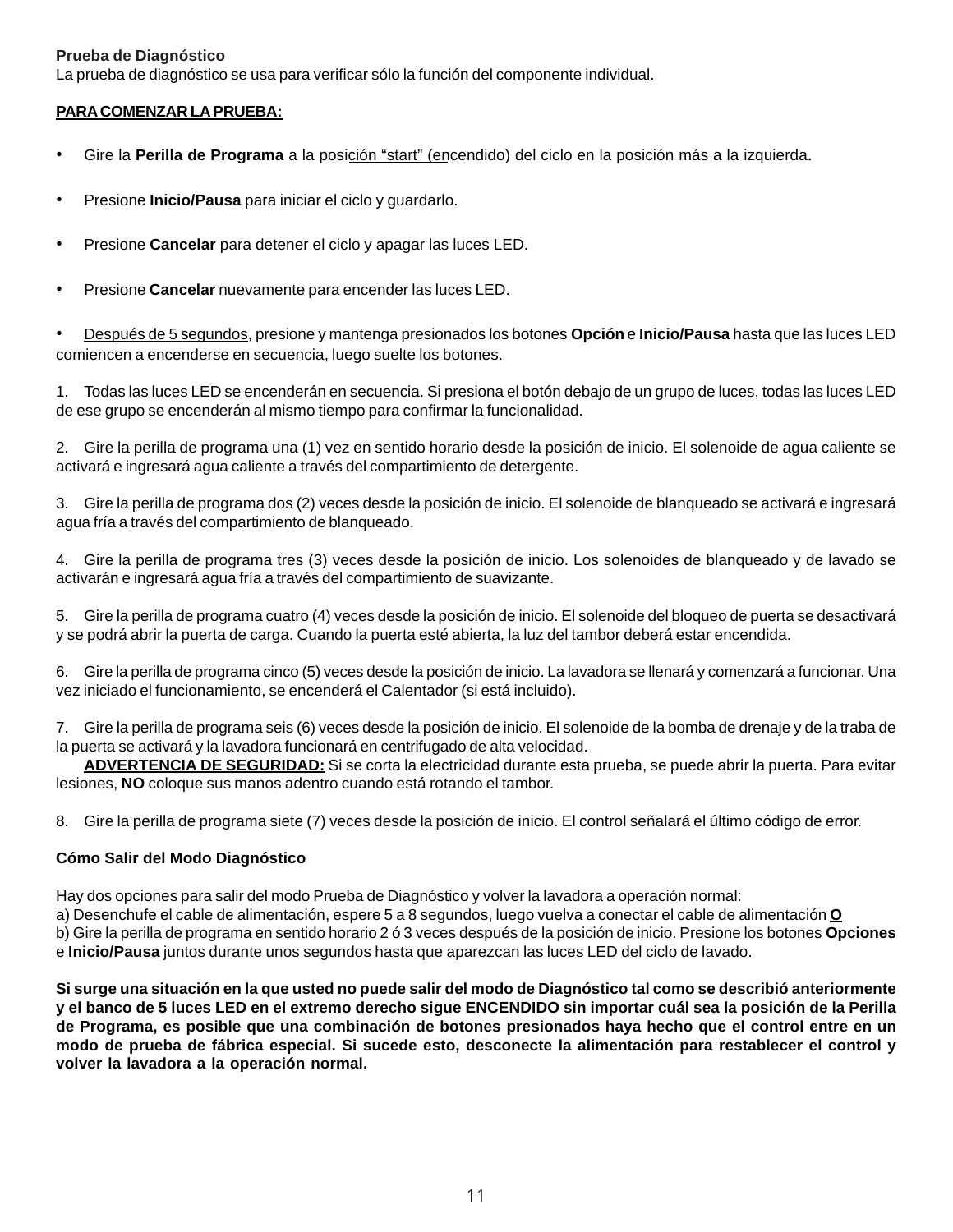# **Cuadro de códigos de error**

| Código<br>de error | Condición de falla                                                                            | Verificación                               |
|--------------------|-----------------------------------------------------------------------------------------------|--------------------------------------------|
| E11                | Tiempo de llenado demasiado largo.                                                            | $\overline{\text{Ver} \text{prueba}}$ (1). |
| E <sub>13</sub>    | Filtración de agua en el tambor o filtración de aire en la campana de aire.                   | Ver prueba (2).                            |
| E21                | El agua no bombea hacia afuera a la velocidad suficiente.                                     | Ver prueba $(3)$ .                         |
| E23                | El Relay de la bomba de dren en el tablero de control fallo. El alambre de la bomba o la      | Reemplazar la consola de                   |
|                    | bomba esta defectuosa.                                                                        | conrol, el alambre o la bomba.             |
| E24                | Falla en el relé de la bomba de drenaje en el tablero de control o bomba desconectada.        | Cambiar el tablero de                      |
|                    |                                                                                               | control o el cable.                        |
| E31                | El sensor de presión no se comunica con el tablero de control.                                | Ver prueba (4).                            |
| E35                | Sensor de presión indica sobrecarga de agua.                                                  | Ver prueba (5).                            |
| E36                | Problema en el tablero de control.                                                            | Cambiar el tablero de control.             |
| E38                | Problema en el tablero de control.                                                            | Cambiar el tablero de control.             |
|                    |                                                                                               |                                            |
| E41                | El tablero de control cree que el interruptor de la puerta está abierto.                      | Ver prueba (6).                            |
| E43                | El tablero de control de la consola cree que se ha producido una falla en el                  | Ver prueba (7).                            |
|                    | dispositivo de cierre de la puerta.                                                           |                                            |
| E44                | Problema en el tablero de control.                                                            | Cambiar el tablero de control.             |
| E45                | Problema en el tablero de control.                                                            | Cambiar el tablero de control.             |
| E46                | Problema en el tablero de control.                                                            | Cambiar el tablero de control.             |
| E47                | El tablero de control cree que la puerta del circuito de rastreo de fases (PTC)               | Ver prueba (7).                            |
|                    | está abierta en centrifugado.                                                                 |                                            |
| E48                | El tablero de control cree que la puerta del circuito de rastreo de fases (PTC) está cerrada. | Ver prueba (7).                            |
| E52                | Mala señal del generador tacométrico.                                                         | Ver prueba (8).                            |
| E56                | Corriente elevada en el motor.                                                                | Ver prueba (9).                            |
| E57                | Corriente elevada en el invertidor.                                                           | Ver prueba (9).                            |
| E58                | Corriente elevada en la fase del motor.                                                       | Ver prueba (9).                            |
| E <sub>59</sub>    | No hay señal tacométrica durante 3 segundos.                                                  | Ver prueba $(10)$ .                        |
| E <sub>5</sub> A   | Alta temperatura en el disipador de calor provocada por sobrecarga.                           | Probar primero, si no                      |
|                    |                                                                                               | funciona, cambiar el tablero               |
|                    |                                                                                               | de control de velocidad.                   |
| E <sub>5</sub> B   | Alta temperatura en el disipador de calor.                                                    | Cambiar el tablero de control              |
|                    |                                                                                               | de velocidad.                              |
| E <sub>5</sub> C   | Alta temperatura en el disipador de calor.                                                    | Cambiar el tablero de control              |
|                    |                                                                                               | de velocidad.                              |
| E5D                | Problema de comunicación.                                                                     | Ver prueba (11).                           |
| E <sub>5E</sub>    | Problema de comunicación.                                                                     | Ver prueba (11).                           |
| E <sub>5F</sub>    | Problema de comunicación.                                                                     | Ver prueba (11).                           |
| E66                | Falla en el relé del calentador.                                                              | Ver prueba (14).                           |
| E67                | Voltaje de entrada incorrecto en el microprocesador.                                          | Ver prueba (15).                           |
| E68                | Escape de corriente a tierra en el calentador o fusible abierto.                              | Ver prueba (14 & 15).                      |
| E71                | Falla del NTC de lavado.                                                                      | Ver prueba (15)                            |
| E74                | La temperatura de lavado no aumenta.                                                          | Cambiar el tablero de control              |
|                    |                                                                                               | o el cable.                                |
| E75                | Circuito del sensor de temperatura de lavado.                                                 | Ver prueba (12).                           |
| E82                | Problema de control de la consola.                                                            | Cambiar el tablero de control.             |
| E83                | Problema de control de la consola.                                                            | Cambiar el tablero de control.             |
| E91                | Error de comunicación entre el tablero de interfaz de usuario y                               | Ver prueba (16)                            |
|                    | el tablero de control.                                                                        |                                            |
| E93                | Problema de control de la consola.                                                            | Cambiar el tablero de control.             |
| E94                | Problema de control de la consola.                                                            | Cambiar el tablero de control.             |
| E95                | Error de comunicación.                                                                        | Cambiar el tablero de control.             |
| E97                | Problema de control de la consola.                                                            | Cambiar el tablero de control.             |
| E98                | Problema de control de la consola.                                                            | Cambiar el tablero de control.             |
| EB <sub>1</sub>    | Frecuencia eléctrica de entrada fuera del límite.                                             | Ver prueba (13)                            |
| EB <sub>2</sub>    | Voltaje de línea de entrada por encima de 130 VAC.                                            | Verificar el voltaje en la salida.         |
|                    |                                                                                               | Si es menor que 130 VAC,                   |
|                    |                                                                                               | cambiar el tablero de control.             |
| EB <sub>3</sub>    | Voltaje de línea de entrada por debajo de 90 VAC.                                             | Verificar el voltaje en la salida.         |
|                    |                                                                                               | Si es mayor que 90 VAC,                    |
|                    |                                                                                               | cambiar el tablero de control.             |
| EBE                | Problema de control de la consola.                                                            | Cambiar el tablero de control.             |
| <b>EBF</b>         | Problema de control de la consola.                                                            | Cambiar el tablero de control.             |
| EF1                | Bomba de drenaje tapada.                                                                      | Destapar la bomba de drenaje.              |
| EF <sub>2</sub>    | Demasiado jabón.                                                                              | Avisar al cliente que reduzca la           |
|                    |                                                                                               | cantidad de jabón que utiliza.             |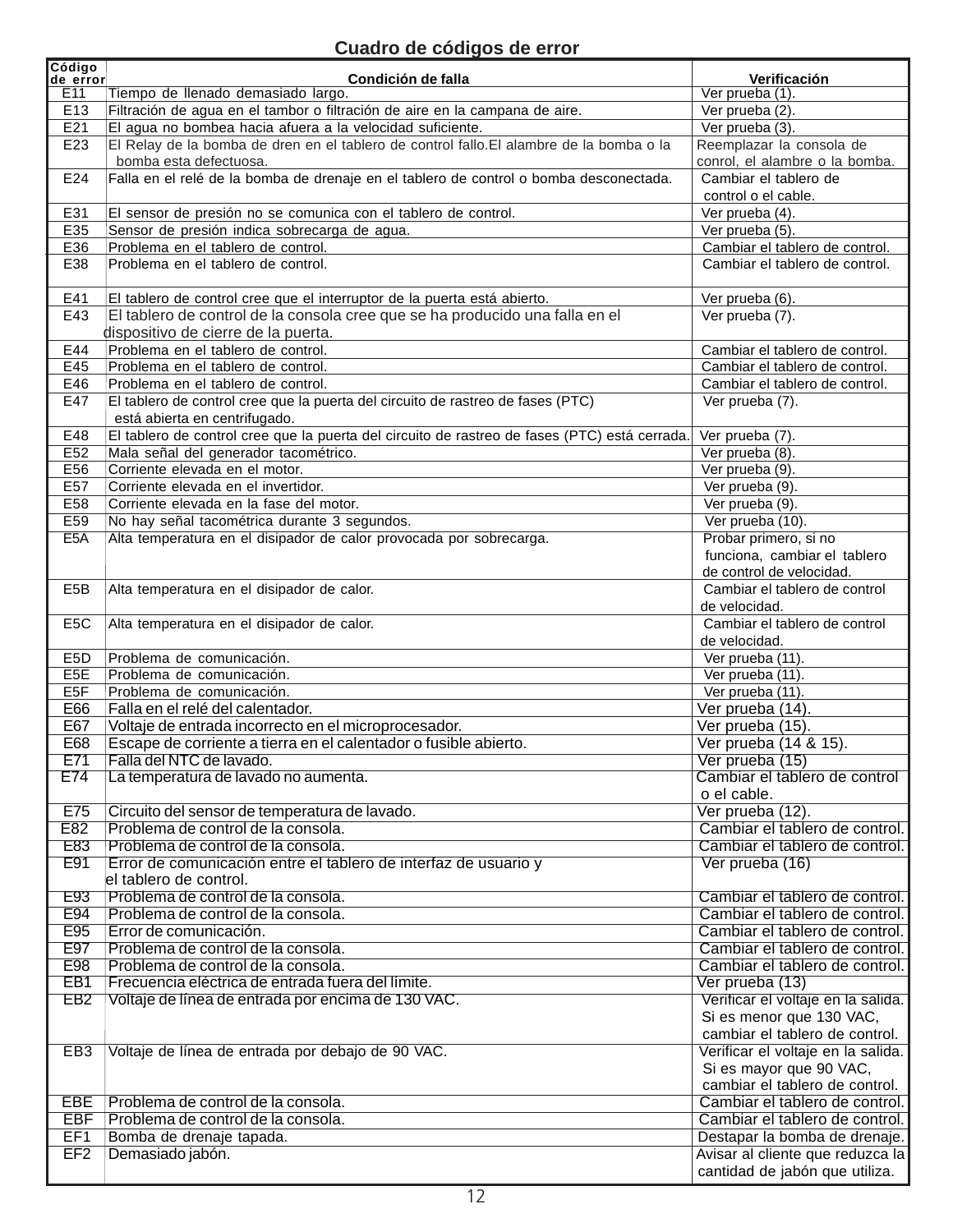| Test 1:        | 1. ¿Es normal el flujo entrante de agua?                                                      | Sí. Vaya al paso (4).<br>No. Vaya al paso (2)                                                                                                                                                                                                                |
|----------------|-----------------------------------------------------------------------------------------------|--------------------------------------------------------------------------------------------------------------------------------------------------------------------------------------------------------------------------------------------------------------|
|                | 2. ¿Están abiertas las bocas de entrada de agua?                                              | No. Abra las entradas de agua.<br>Sí. Vaya al paso (3).                                                                                                                                                                                                      |
|                | 3. La presión de entrada de agua, ¿es superior a treinta (30)<br>libras por pulgada cuadrada? | No. Haga que el cliente corrija el problema de<br>presión.<br>Sí. Verifique si las mangueras de entrada de<br>agua están quebradas o bloqueadas, limpie los<br>filtros de entrada de agua. Si el problema<br>persiste, cambie la válvula de entrada de agua. |
|                | 4. El agua para llenar la lavadora, ¿sigue entrando en la lavadora?                           | Sí. Vaya al paso (5).<br>No. Vaya al paso (6)                                                                                                                                                                                                                |
|                | 5. Corte la alimentación de la lavadora. ¿Se detiene el llenado de<br>agua?                   | Sí. Vaya al paso (6)<br>No. Cambie la válvula de entrada de agua.                                                                                                                                                                                            |
|                | 6. Verifique el interruptor de presión.                                                       | El interruptor de presión está en buen estado.<br>Vaya al paso (7).<br>El interruptor de presión está en mal estado.<br>Cambie el interruptor de presión.                                                                                                    |
|                | 7. Cambie el tablero de control.                                                              |                                                                                                                                                                                                                                                              |
| Test 2:        | 1. La lavadora, ¿pierde agua?                                                                 | Sí. Corrija la pérdida de agua.<br>No. Vaya al paso (2)                                                                                                                                                                                                      |
|                | 2. ¿Hay una pérdida de aire en el sistema de campana de aire?                                 | Sí. Corrija el problema de filtración de aire.<br>No. Vaya al paso (3)                                                                                                                                                                                       |
|                | 3. Verifique el interruptor de presión.                                                       | Defectuoso. Cambie el interruptor de presión.<br>Correcto. Vaya al paso (4)                                                                                                                                                                                  |
|                | 4. Cambie el tablero de control.                                                              |                                                                                                                                                                                                                                                              |
| Test 3: $\mid$ | 1. Verifique si hay restricciones en la manguera de drenaje.                                  | Restricción. Corrija el problema.<br>No hay restricción. Vaya al paso (2).                                                                                                                                                                                   |
|                | 2. Arranque la lavadora y verifique si hay 120 VAC en la bomba de<br>drenaje.                 | Cero. Cambie el tablero de control.<br>120 VAC. Retire la bomba y verifique si hay<br>bloqueo. Si está bloqueada, quite la<br>restricción, si no, cambie la bomba.                                                                                           |
| Test $4:$      | Inspeccione el cableado entre el sensor de presión y el tablero de<br>control.                | Cableado defectuoso. Corrija el cablea.<br>Cableado en buen estado. Cambie el sensor<br>de presión. Si no corrige el problema, cambie<br>el tablero de control.                                                                                              |
| Test 5:        | 1. El nivel de agua, ¿es superior a 4,5 pulgadas?                                             | Sí. Vaya al paso (2).<br>No. Váya al paso (4).                                                                                                                                                                                                               |
|                | 2. ¿Entra agua de manera continua en la lavadora?                                             | Sí. Vaya al paso (3).<br>No. Cambie el tablero de control.                                                                                                                                                                                                   |
|                | 3. Corte la alimentación de la lavadora. ¿Deja de entrar agua?                                | No. Cambie la válvula de agua.<br>Sí. Verifique si hay cortocircuitos en el<br>cableado que va a la válvula. Si el cableado<br>está en buen estado, cambie el tablero de<br>control.                                                                         |
|                | 4. Cambie el interruptor de presión. ¿Se corrigió el problema?                                | Sí. Problema resuelto.<br>No. Cambie el tablero de control.                                                                                                                                                                                                  |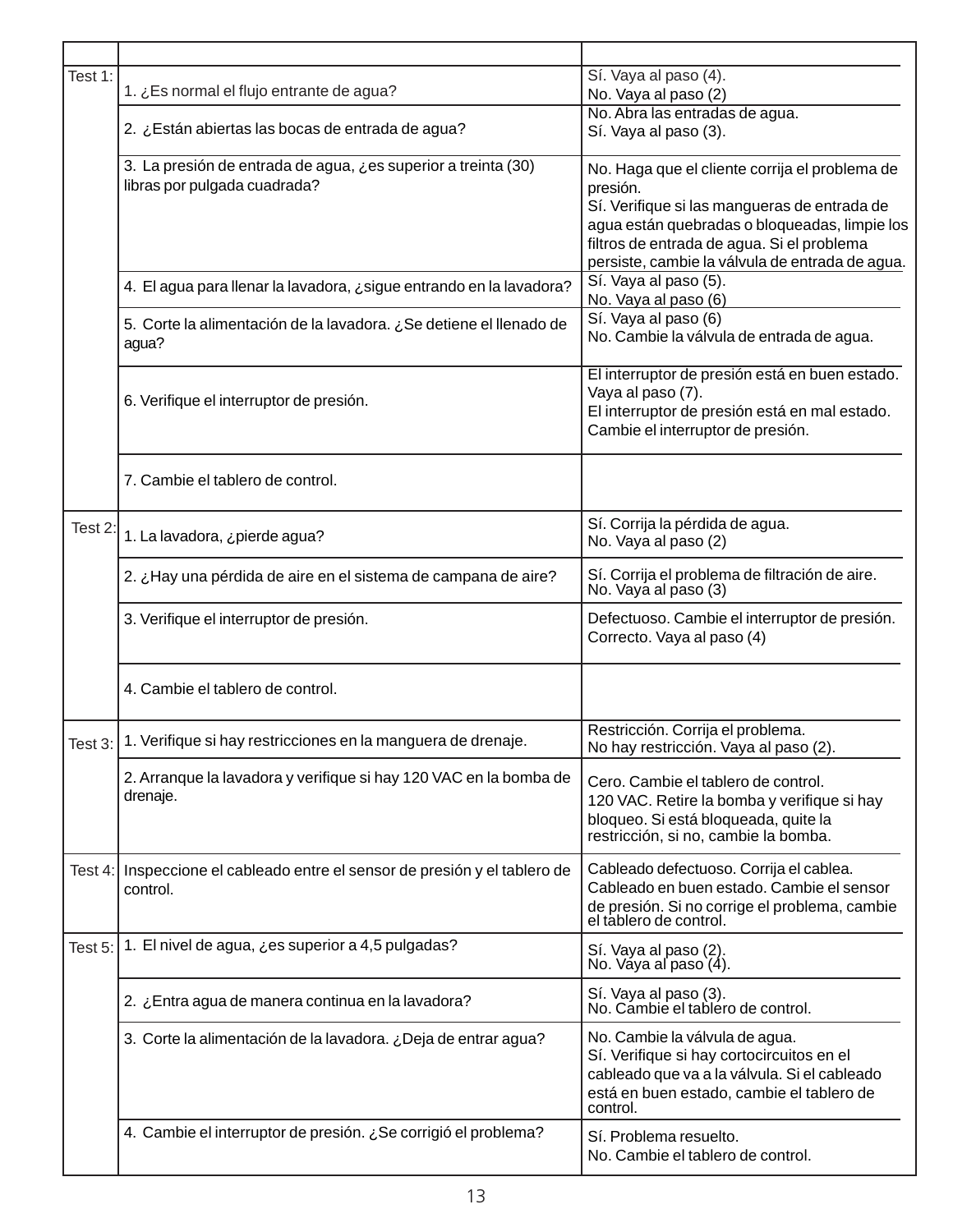| Test 6:         | 1. ¿Está cerrada la puerta de carga?                                                                                                                                                 | No. Cierre la puerta.<br>Sí. Vaya al paso (2).                                                                                                                                                                                                                                                                                                        |
|-----------------|--------------------------------------------------------------------------------------------------------------------------------------------------------------------------------------|-------------------------------------------------------------------------------------------------------------------------------------------------------------------------------------------------------------------------------------------------------------------------------------------------------------------------------------------------------|
|                 | 2. En el enchufe J2 del control, mida el voltaje del cable<br>negro a tierra con la alimentación encendida.                                                                          | 0 voltios. Verifique el cierre de la puerta. Si está en<br>buen estado, cambie el interruptor de la puerta.<br>120 voltios. Cambie el tablero de control.                                                                                                                                                                                             |
| Test 7:         | 1. Inicie la prueba de diagnóstico. Gire la perilla del programa<br>hacia la derecha hasta que haga 8 chasquidos desde la<br>posición de encendido.                                  | El lavarropas centrifuga. Ensamblaje del sistema de<br>cierre de la puerta defectuoso.<br>El lavarropas no centrifuga. Tablero de control<br>defectuoso.                                                                                                                                                                                              |
| Test 8:         | 1. Desconecte el enchufe del motor y mida la resistencia<br>de los pines 4 y 5 en el motor.                                                                                          | Si la lectura está entre 80 y 130 Ohmios, cambie el<br>tablero de control de velocidad.<br>Si la lectura del medidor no está entre 80 y 130<br>Ohmios, cambie el motor.                                                                                                                                                                               |
| Test 9:         | 1. Quite la cinta del motor y haga girar la polea del motor.<br>¿El motor gira libremente?                                                                                           | No. Cambie el motor.<br>Sí. Vaya al paso (3)                                                                                                                                                                                                                                                                                                          |
|                 | 2. Haga girar la polea del tambor. ¿El tambor gira<br>libremente?                                                                                                                    | No. Verifique los cojinetes del tambor.<br>Sí. Vaya al paso (3)                                                                                                                                                                                                                                                                                       |
|                 | 3. Desconecte el enchufe del motor y mida la resistencia<br>de los bobinados (pin 1 a pin 2, pin 1 a pin 3, pin 2 a<br>pin 3). Todas las lecturas deben estar entre 4 y 6<br>Ohmios. | Si las lecturas son correctas, cambie el tablero de<br>control de velocidad.<br>Si las lecturas son incorrectas, cambie el motor.                                                                                                                                                                                                                     |
| <b>Test 10:</b> | 1. Quite la cinta del motor y haga girar la polea del motor.<br>¿El motor gira libremente?                                                                                           | No. Cambie el motor.<br>Sí. Vaya al paso (3)                                                                                                                                                                                                                                                                                                          |
|                 | 2. Haga girar la polea del tambor. ¿El tambor gira<br>libremente?                                                                                                                    | No. Verifique los cojinetes del tambor.<br>Sí. Vaya al paso (3)                                                                                                                                                                                                                                                                                       |
|                 | 3. Desconecte el enchufe del motor y mida la resistencia<br>de los pines 4 y 5 en el motor.                                                                                          | Si la lectura del medidor no está entre 80 y 130<br>Ohmios, cambie el motor.<br>Si la lectura está entre 80 y 130 Ohmios, vaya al<br>paso $(4)$                                                                                                                                                                                                       |
|                 | 4. Desconecte el enchufe del motor y mida la resistencia<br>de los bobinados (pin 1 a pin 2, pin 1 a pin 3, pin 2 a<br>pin 3). Todas las lecturas deben estar entre 4 y 6<br>Ohmios. | Si las lecturas son correctas, cambie el tablero de<br>control de velocidad.<br>Si las lecturas son incorrectas, cambie el motor.                                                                                                                                                                                                                     |
| <b>Test 11:</b> | 1. Problema de comunicación. Verifique el cableado entre<br>el tablero de control y el tablero de control de velocidad.                                                              | Cableado en mal estado. Corrija el problema de<br>cableado.<br>Cableado en buen estado. Cambie el tablero de<br>control. Si no se corrige el problema, cambie el<br>tablero de control de velocidad.                                                                                                                                                  |
| <b>Test 12:</b> | 1. Verifique la resistencia del NTC. ¿Es de<br>aproximadamente 50K Ohmios?                                                                                                           | No. Cambie la válvula de entrada de agua<br>Sí. Cambie el tablero de control.                                                                                                                                                                                                                                                                         |
| Test 13:        | 1. Haga que la compañía eléctrica verifique la frecuencia de<br>la alimentación de entrada. Si es correcta, cambie el tablero<br>de control.                                         |                                                                                                                                                                                                                                                                                                                                                       |
| <b>Test 14:</b> | 1. Verifique la resistencia del calentador. Debe ser de<br>aproximadamente 14 Ohmios.                                                                                                | Si las lecturas son incorrectas, cambie el elemento<br>de calor.                                                                                                                                                                                                                                                                                      |
|                 | 2. Verifique la resistencia entre la tierra y ambas terminales<br>del calentador. Debe estar abierta cuando las terminales<br>del calentador están desconectadas.                    |                                                                                                                                                                                                                                                                                                                                                       |
| Test 15:        | 1. Verifique la resistencia del NTC del tambor. ¿Es de No, cambie el calentador.<br>aproximadamente 4,800 Ohmios?                                                                    | Sí. Verifique el cableado. Si el cableado está en<br>buen estado, cambie el tablero de control.                                                                                                                                                                                                                                                       |
| Test 16:        | 1. Verifique el enchufe preformado entre el tablero de control<br>de la consola y el tablero de interfaz.                                                                            | Corrija el problema de cableado, si presenta<br>defectos.<br>Si el conector está en buen estado y no se enciende<br>ninguno de los LED, reemplace el tablero de interfaz.<br>Si esto no soluciona el problema, reemplace el tablero<br>de control de la consola.<br>Nota: Si solo uno de los LED no se enciende, reemplace<br>el tablero de interfaz. |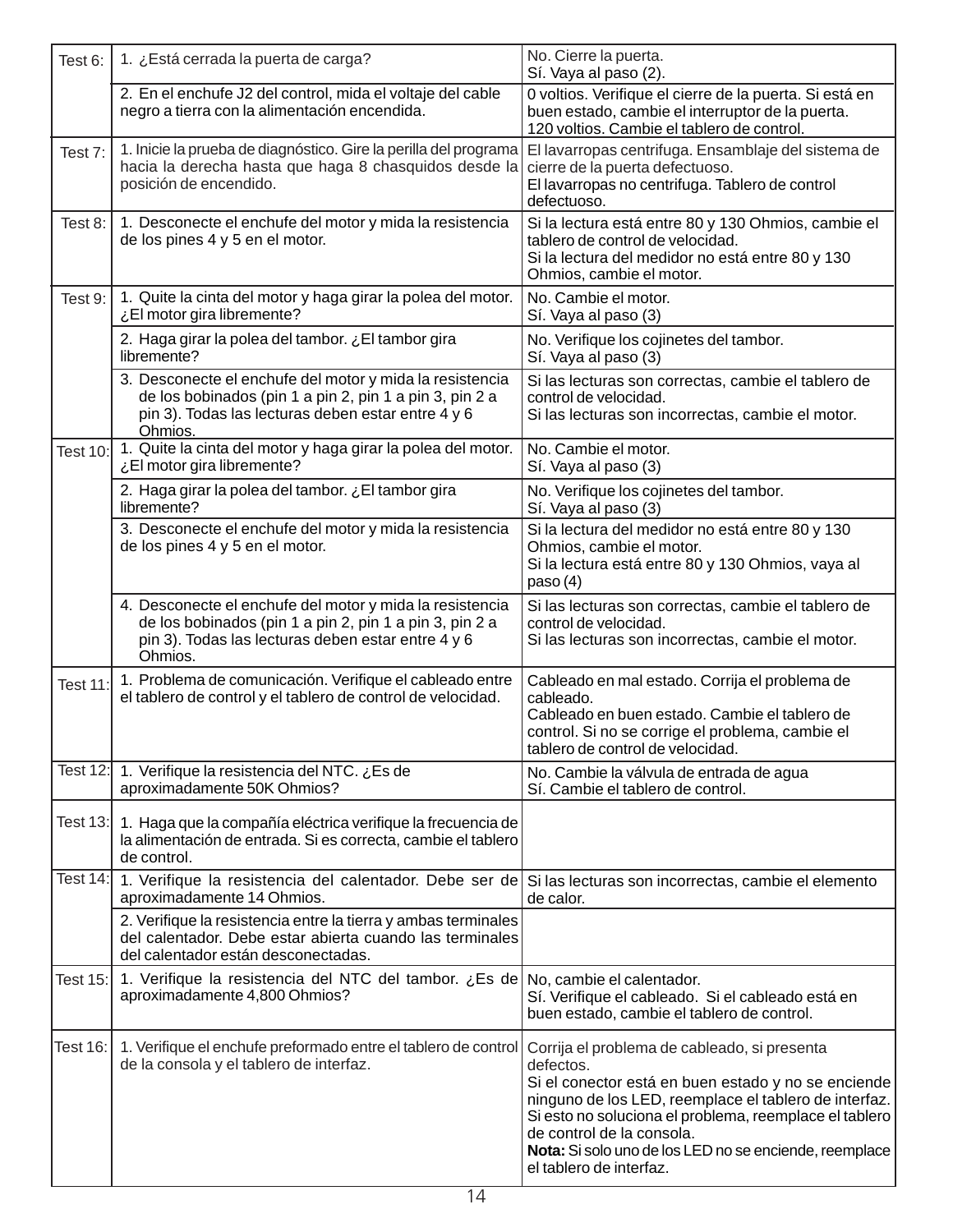WARNING TO REDUCE THE RISK OF ELECTRICAL SHOCK DISCONNECT THIS<br>APPLIANCE FROM THE POWER SUPPLY BEFORE ATTEMPTING ANY USER MAINTENANCE. TURNING<br>THE CONTROLS TO THE OFF POSITION DOES NOT DISCONNECT THIS APPLIANCE FROM THE POWER SUPPLY

#### COMPONENT RESISTANCE TABLE **RESISTANCE**  $\Omega$  **0** 77 F ELECTRICAL COMPONENT DOOR LOCK SOLENOID  $1325 + 10%$ PUMP MOTOR  $12.0 \pm 7%$ DISPENSER VALVE SOLENOIDS  $800 \pm 7%$ **M1 TO M2**  $\frac{5.3 \pm 7\%}{5.3 \pm 7\%}$  $M2$  TO  $M3$ **MOTOR** M1 TO M3  $5.3 \pm 7%$ **M5 TO M4**  $118 + 72$

**AVERTISSEMENT** POLIR RÉDUIRE LE RISQUE DE CHOC ÉLECTRIQUE, DÉBRANCHER CET APPAREIL DE L'ALIMENTATION<br>AVANT DE PROCÉDER À L'ENTRETIEN. EN TOURNANT LES COMMANDES A LA POSITION <u>ARRÊT.</u> VON NE COUPE PAS L'ALIMENTATION ÉLECTRIQUE

ADVERTENCIA PARA REDUCIR EL RIESGO DE CHOQUE ELÉCTRICO, DESENCHUFE ESTE APARATO DE LA ALIMENTACIÓN ELÉCTRICA<br>ANTES DE EFECTUAR EL MANTENIMIENTO. AL<br>GIRAR LOS CONTROLES A LA POSICIÓN <u>OFF</u> (<u>APAGADO</u>) NO SE CORTA LA ALIMENTACIÓN ELÉCTRICA AL ARTEFACTO.

| TABLEAU DE RÉSISTANCE DES COMPOSANTS |                   |                       |  |
|--------------------------------------|-------------------|-----------------------|--|
| <b>COMPOSANT ÉLECTRIQUE</b>          |                   | RÉSISTANCE Q<br>0.25C |  |
| SOLÉNOTDE DU LOQUET DE PORTE         |                   | 1325 ±10%             |  |
| MOTEUR DE POMPE                      |                   | $12.0 + 7%$           |  |
| SOLÉNOTDE DU ROBINET DISTRIBUTEUR    |                   | 800 ±7%               |  |
| <b>MOTEUR</b>                        | M1 VERS M2        | $5.3 + 7%$            |  |
|                                      | <b>M2 VERS M3</b> | $5.3 + 7%$            |  |
|                                      | <b>M1 VERS M3</b> | $5.3 + 7%$            |  |
|                                      | <b>M5 VERS M4</b> | 118 ±7%               |  |

E L'APPAREIL

| TABLA DE RESISTENCIA DE LOS COMPONENTES  |                |                        |  |
|------------------------------------------|----------------|------------------------|--|
| <b>COMPONENTE ELÉCTRICO</b>              |                | RESISTENCIA Q<br>0.25C |  |
| SOLENOIDE DE CIERRE DE LA PUERTA         |                | 1325 ±10%              |  |
| <b>BOMBA DE MOTOR</b>                    |                | $12.0 \pm 7\%$         |  |
| SOLENOIDE DE LA VÁLVULA DEL DISTRIBUIDOR |                | 800 ±7%                |  |
| <b>MOTOR</b>                             | <b>M1 A M2</b> | $5.3 + 7%$             |  |
|                                          | <b>M2 A M3</b> | $5.3 + 7%$             |  |
|                                          | <b>M1 A M3</b> | $5.3 + 7%$             |  |
|                                          | M5 A MA        | 118 + 7%               |  |